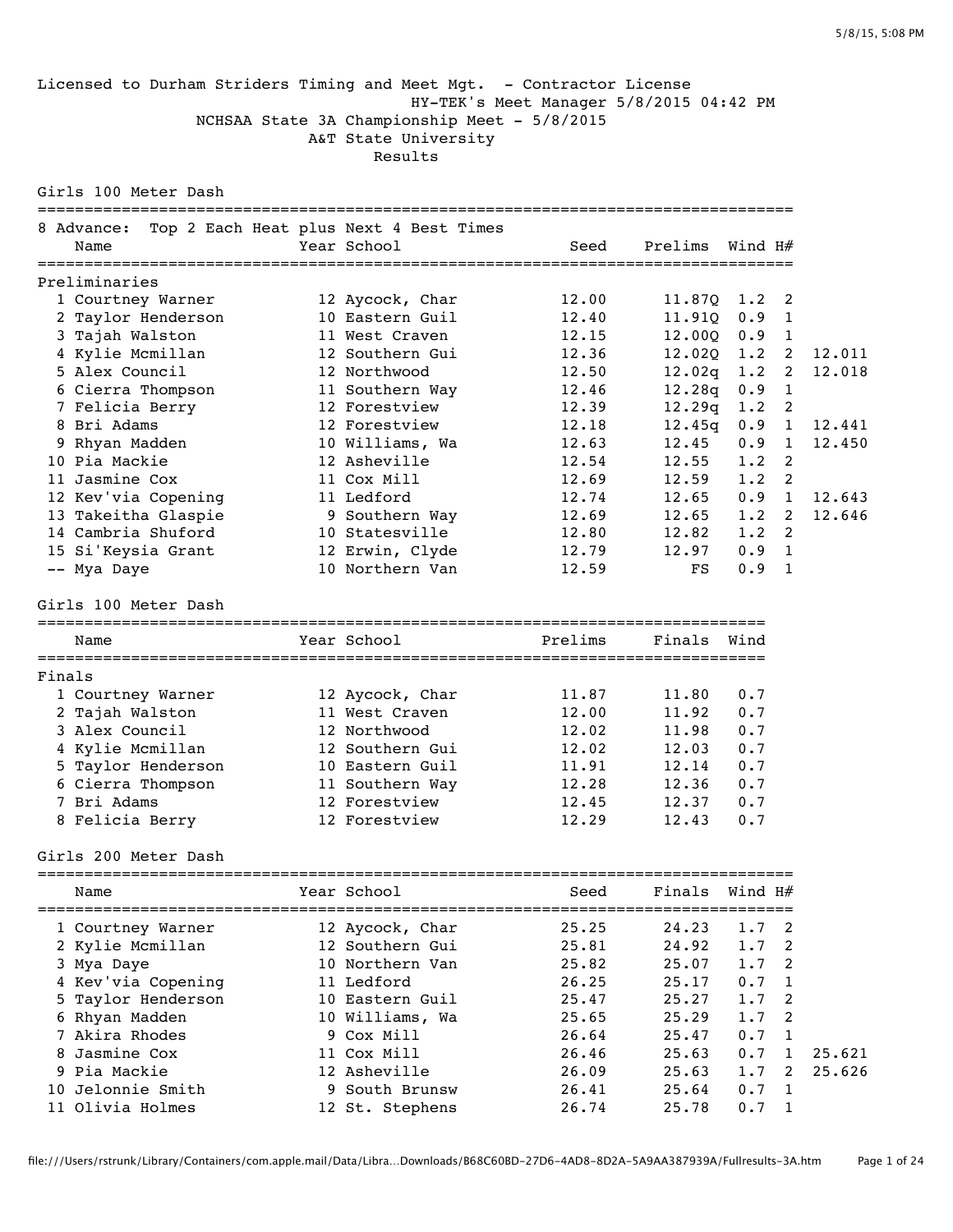| 12 Tynesha Merriman | 11 Kings Mountain | 26.27 | $25.93$ 0.7 1 |               |  |
|---------------------|-------------------|-------|---------------|---------------|--|
| 13 Takeitha Glaspie | 9 Southern Way    | 26.67 | 26.13         | $0.7 \quad 1$ |  |
| 14 Jasmine Parquet  | 11 Eastern Alam   | 26.52 | $26.81$ 0.7 1 |               |  |
| -- Tajah Walston    | 11 West Craven    | 25.39 | DNF           | $1.7 \quad 2$ |  |
| -- Felicia Berry    | 12 Forestview     | 25.95 | DNF           | 1.7 2         |  |

### Girls 400 Meter Dash

| Name                 | Year School       | Seed    | Finals  | H#             |
|----------------------|-------------------|---------|---------|----------------|
| 1 Jasmine Parquet    | 11 Eastern Alam   | 57.46   | 56.13   | 2              |
| 2 Cambria Shuford    | 10 Statesville    | 58.50   | 57.45   | 2              |
| 3 Samara Gibson      | 10 Corinth Hold   | 1:00.09 | 57.80   | 1              |
| 4 Pia Mackie         | 12 Asheville      | 58.42   | 58.27   | $\mathcal{P}$  |
| 5 Cemere Petty       | 10 Eastern Guil   | 59.80   | 58.42   | 1              |
| 6 Amanda Johnson     | 12 Southern Nas   | 58.88   | 58.60   | $\mathfrak{D}$ |
| 7 Angelica McNair    | 12 Terry Sanfor   | 59.02   | 58.92   | $\mathfrak{D}$ |
| 8 Kev'via Copening   | 11 Ledford        | 58.61   | 59.17   | $\mathfrak{D}$ |
| 9 Millie Mccoy       | 10 Concord        | 59.40   | 59.29   | 1              |
| 10 Randi Yeomans     | 9 West Cartere    | 1:00.20 | 59.38   | 1              |
| 11 Michela Larrison  | 12 Piedmont       | 1:00.59 | 59.92   | 1              |
| 12 Dorian Johnson    | 12 Eastern Guil   | 59.13   | 1:02.24 | $\mathfrak{D}$ |
| 13 Devonna Best      | 9 Hickory         | 59.89   | 1:02.97 | 1              |
| 14 Lilly Blankenship | 11 East Henderson | 1:01.25 | 1:03.95 | 1              |
| 15 Hassani Burris    | 9 Ashbrook        | 1:01.15 | 1:04.78 |                |

Girls 800 Meter Run

=========================================================================

| Name                                          | Year School                                    | Seed    | Finals     |
|-----------------------------------------------|------------------------------------------------|---------|------------|
| 1 Anna Vess<br>$1:10.288$ $(1:10.288)$        | 11 A.C. Reynolds 2:21.14<br>2:17.407(1:07.120) |         | 2:17.41    |
| 2 Anna Passannante                            | 11 Chapel Hill                                 | 2:22.90 | 2:17.75    |
| 1:08.413(1:08.413)<br>3 Brooke Turner         | $2:17.744$ $(1:09.331)$<br>11 Tuscola          | 2:22.16 | 2:18.86    |
| 1:08.610(1:08.610)<br>4 Naomi Cartier         | 2:18.851(1:10.241)<br>11 Asheville             | 2:23.78 | 2:20.82    |
| 1:08.460(1:08.460)<br>5 Megan Vaughn          | 2:20.817(1:12.357)<br>12 Cardinal Gib          | 2:20.92 | 2:26.54    |
| 1:12.645(1:12.645)<br>6 Madi Marvin           | 2:26.540(1:13.896)<br>9 Chapel Hill            | 2:24.09 | 2:26.56    |
| 1:12.120(1:12.120)<br>7 Adrianna Hagel        | $2:26.554$ $(1:14.434)$<br>9 Havelock          | 2:31.26 | 2:27.54    |
| 1:11.014(1:11.014)<br>8 Cameron Rutherford    | 2:27.531(1:16.518)<br>11 Corinth Hold          | 2:26.75 | 2:32.72    |
| 1:14.568(1:14.568)<br>9 Colbie Williamson     | 2:32.716 (1:18.148)<br>10 Pisgah               | 2:27.87 | 2:33.86    |
| $1:13.580$ $(1:13.580)$<br>10 Jennae Jacob    | $2:33.857$ $(1:20.278)$<br>10 Marvin Ridge     | 2:23.23 | 2:35.04    |
| $1:16.166$ $(1:16.166)$<br>11 Josie Heglar    | 2:35.034 (1:18.869)<br>11 West Rowan           | 2:23.63 | 2:35.24    |
| 1:15.381(1:15.381)<br>12 Clare McNamara       | 2:35.232(1:19.851)<br>10 Chapel Hill           | 2:21.34 | 2:35.56    |
| 1:16.501(1:16.501)<br>13 Brieanna Owens       | $2:35.552$ $(1:19.051)$<br>11 West Rowan       | 2:24.33 | 2:36.10    |
| $1:16.269$ $(1:16.269)$<br>14 Carisha Leonard | 2:36.099(1:19.830)<br>10 Nash Central          | 2:28.30 | 2:43.76    |
| 1:11.956(1:11.956)                            | $2:43.754$ $(1:31.799)$                        |         |            |
| -- Morgan Garrett                             | 12 Weddington H                                | 2:19.93 | <b>DNF</b> |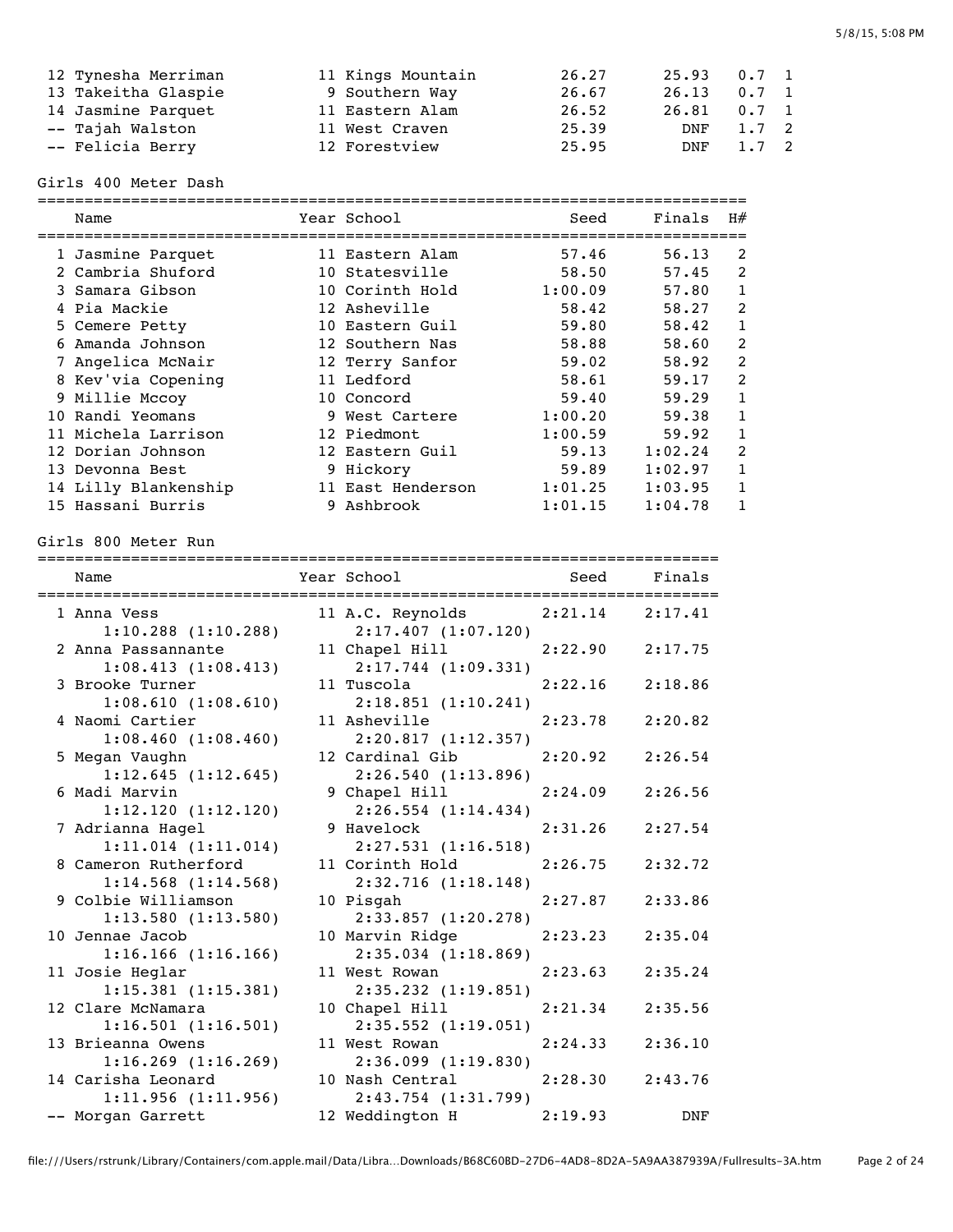## -- Emme Fisher 10 West Cartere 2:28.81 DNF 1:14.645 (1:14.645)

Girls 1600 Meter Run

| Name                                                | Year School                      | Seed<br>Finals                                                             |
|-----------------------------------------------------|----------------------------------|----------------------------------------------------------------------------|
| 1 Anna Vess                                         | 11 A.C. Reynolds 5:24.92 5:03.49 |                                                                            |
| $1:13.582$ (1:13.582)                               |                                  | $2:33.560$ (1:19.979) 3:55.315 (1:21.755)                                  |
| $5:03.481$ $(1:08.166)$                             |                                  |                                                                            |
| 2 Megan Vaughn                                      | 12 Cardinal Gib 5:10.64 5:04.12  |                                                                            |
| 1:14.988(1:14.988)                                  |                                  | $2:33.798$ (1:18.810) $3:55.523$ (1:21.726)                                |
| 5:04.111(1:08.588)                                  |                                  |                                                                            |
| 3 Brooke Turner                                     | 11 Tuscola    5:25.59    5:07.41 |                                                                            |
| 1:15.010(1:15.010)                                  |                                  | 2:33.730 (1:18.720) 3:55.327 (1:21.597)                                    |
| $5:07.409$ $(1:12.082)$                             |                                  |                                                                            |
| 4 Clare McNamara                                    | 10 Chapel Hill 5:05.01 5:12.66   |                                                                            |
| $1:15.867$ $(1:15.867)$                             |                                  | $2:34.853$ (1:18.986) 3:58.302 (1:23.450)                                  |
| $5:12.656$ $(1:14.354)$                             |                                  |                                                                            |
| 5 Alexa King                                        | 10 Marvin Ridge 5:21.09 5:17.36  |                                                                            |
| 1:14.683(1:14.683)                                  |                                  | $2:34.051(1:19.369)$ $3:56.410(1:22.359)$                                  |
| $5:17.359$ $(1:20.950)$                             |                                  |                                                                            |
| 6 Annie Pierce                                      | 10 Cardinal Gib 5:24.76 5:21.17  |                                                                            |
| $1:15.187$ $(1:15.187)$                             |                                  | 2:35.114 (1:19.928) 3:59.554 (1:24.441)                                    |
|                                                     |                                  |                                                                            |
| $5:21.169$ $(1:21.615)$                             |                                  |                                                                            |
| 7 Emme Fisher                                       | 10 West Cartere 5:28.25 5:23.62  | $2:39.108$ (1:21.897) $4:04.325$ (1:25.217)                                |
| 1:17.211(1:17.211)                                  |                                  |                                                                            |
| 5:23.613(1:19.289)                                  |                                  |                                                                            |
| 8 Haley Schaeffer                                   | 10 Jacksonville 5:33.72 5:24.48  |                                                                            |
| 1:11.553(1:11.553)                                  |                                  | 2:33.429 (1:21.876) 3:57.884 (1:24.456)                                    |
| 5:24.479(1:26.596)                                  |                                  |                                                                            |
| 9 Katherine Dokholyan 9 Chapel Hill 5:15.85 5:25.67 |                                  |                                                                            |
| 1:16.365(1:16.365)                                  |                                  | $2:37.199$ $(1:20.834)$ $4:01.593$ $(1:24.395)$                            |
| $5:25.669$ $(1:24.077)$                             |                                  |                                                                            |
| 10 Kenzie Himelein-Wachowia                         | 11 A.C. Reynolds 5:29.66 5:26.26 |                                                                            |
| 1:18.503(1:18.503)                                  |                                  | $2:39.833$ (1:21.331) $4:04.296$ (1:24.463)                                |
| $5:26.252$ $(1:21.956)$                             |                                  |                                                                            |
| 11 Nicole Renwick                                   |                                  | 11 Marvin Ridge 5:25.10 5:29.36<br>2:40.060 (1:23.553) 4:06.917 (1:26.858) |
| 1:16.507(1:16.507)                                  |                                  |                                                                            |
| 5:29.359(1:22.442)                                  |                                  |                                                                            |
| 12 Paige Horvath                                    | 9 Swansboro 5:37.59 5:35.14      |                                                                            |
|                                                     |                                  | 1:19.477 (1:19.477) 2:42.637 (1:23.160) 4:11.582 (1:28.945)                |
| 5:35.137(1:23.556)                                  |                                  |                                                                            |
| 13 Aurora Ziemer                                    | 10 South Point                   | $5:36.27$ $5:41.25$                                                        |
| 1:17.841(1:17.841)                                  |                                  | $2:42.818$ (1:24.977) $4:13.800$ (1:30.983)                                |
| $5:41.244$ $(1:27.444)$                             |                                  |                                                                            |
| 14 Madeline Sides                                   | 11 North Lincol 5:25.09 5:41.85  |                                                                            |
| $1:20.665$ $(1:20.665)$                             |                                  | $2:44.689$ (1:24.025) $4:11.418$ (1:26.729)                                |
| $5:41.842$ $(1:30.425)$                             |                                  |                                                                            |
| 15 Alycia Higgins                                   | 11 Cuthbertson 5:25.71 5:50.28   |                                                                            |
| $1:13.857$ $(1:13.857)$                             |                                  | $2:42.518$ (1:28.662) $4:20.551$ (1:38.033)                                |
| $5:50.279$ $(1:29.729)$                             |                                  |                                                                            |
| 16 Brittany Jones                                   | 9 Swansboro                      | $5:46.87$ $5:56.95$                                                        |
| 1:20.949(1:20.949)                                  |                                  | 2:48.696 (1:27.748) 4:24.234 (1:35.538)                                    |
|                                                     |                                  |                                                                            |
| 5:56.943(1:32.710)                                  |                                  |                                                                            |
| Girls 3200 Meter Run                                |                                  |                                                                            |
|                                                     |                                  |                                                                            |
| Name                                                | Year School                      | Finals<br>Seed                                                             |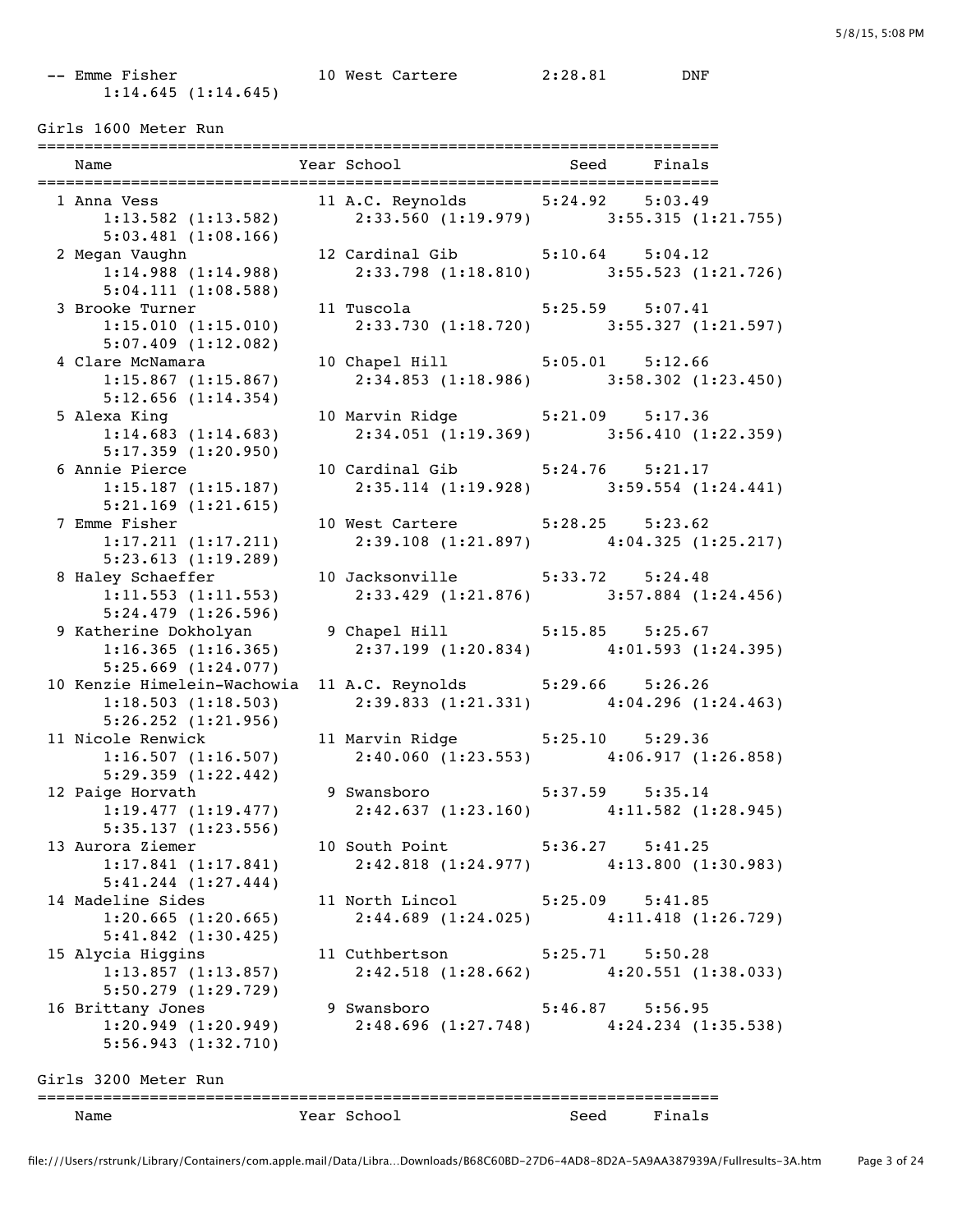========================================================================= 9:45.381 (1:25.738) 11:06.990 (1:21.609) 9:54.683 (1:26.128) 11:16.603 (1:21.921) 10:30.018 (1:35.216) 11:59.194 (1:29.177) 10:33.453 (1:35.405) 10:53.959 (1:35.853) 12:28.654 (1:34.696)

```
 1 Sophie Ebihara 11 Cardinal Gib 11:10.99 11:06.99 
     1:25.387 (1:25.387) 2:48.477 (1:23.090) 4:09.192 (1:20.716)<br>5:31.325 (1:22.134) 6:54.868 (1:23.543) 8:19.644 (1:24.776)
 5:31.325 (1:22.134) 6:54.868 (1:23.543) 8:19.644 (1:24.776)
 2 Amanda Wiggenhorn 12 Cardinal Gib 11:21.39 11:16.61 
 1:24.626 (1:24.626) 2:48.230 (1:23.605) 4:10.543 (1:22.314)
 5:34.933 (1:24.390) 7:01.253 (1:26.321) 8:28.555 (1:27.303)
  3 Alexa King 10 Marvin Ridge 11:43.90 11:29.40 
      1:25.612 (1:25.612) 2:48.762 (1:23.150) 4:11.945 (1:23.183)
     5:38.033 (1:25.012) 7:05.107 (1:27.074) 8:34.306 (1:29.199)
     10:02.999 (1:28.694) 11:29.392 (1:26.393)
  4 Arden Vessie 12 Corinth Hold 11:53.26 11:37.99 
 1:24.940 (1:24.940) 2:48.594 (1:23.655) 4:11.585 (1:22.991)
 5:38.272 (1:26.688) 7:08.123 (1:29.851) 8:40.765 (1:32.642)
    5:38.272 (1:26.688) 7:08.123 (1:29.851)<br>10:13.544 (1:32.780) 11:37.984 (1:24.440)
  5 Marija Crook 11 Chapel Hill 11:32.60 11:39.64 
      1:25.806 (1:25.806) 2:49.274 (1:23.468) 4:14.445 (1:25.172)
      5:44.231 (1:29.786) 7:16.550 (1:32.319) 8:49.492 (1:32.942)
     10:22.253 (1:32.762) 11:39.636 (1:17.383)
  6 Ali Bowen 12 Central Davi 12:08.23 11:58.62 
      1:25.286 (1:25.286) 2:49.544 (1:24.258) 4:14.201 (1:24.657)
      5:42.809 (1:28.609) 7:16.302 (1:33.494) 8:52.931 (1:36.629)
     10:30.543 (1:37.612) 11:58.615 (1:28.073)
  7 Marissa Bishop 9 Cardinal Gib 12:03.70 11:59.20 
 1:24.619 (1:24.619) 2:48.493 (1:23.875) 4:14.942 (1:26.449)
 5:45.925 (1:30.984) 7:19.784 (1:33.860) 8:54.802 (1:35.018)
  8 Ashley Ramirez 9 St. Stephens 12:22.81 12:02.58 
 1:25.521 (1:25.521) 2:50.759 (1:25.238) 4:18.085 (1:27.327)
 5:48.395 (1:30.310) 7:22.044 (1:33.650) 8:58.049 (1:36.006)
  9 Haley Schaeffer 10 Jacksonville 12:22.95 12:05.65 
 1:25.047 (1:25.047) 2:49.074 (1:24.027) 4:13.591 (1:24.517)
 5:44.560 (1:30.970) 7:18.313 (1:33.754) 8:56.042 (1:37.729)
    10:34.013 (1:37.972) 12:05.650 (1:31.638)
 10 Sarah LaTour 9 Cuthbertson 12:05.74 12:05.67 
                         1:25.832 (1:25.832) 2:51.206 (1:25.374) 4:18.942 (1:27.737)
      5:51.176 (1:32.234) 7:26.151 (1:34.976) 9:03.071 (1:36.921)
     10:40.583 (1:37.512) 12:05.662 (1:25.080)
 11 Chandler Mccaslin 9 North Lincol 12:00.03 12:15.75 
      1:25.500 (1:25.500) 2:50.746 (1:25.247) 4:18.020 (1:27.274)
      5:48.310 (1:30.290) 7:21.993 (1:33.683) 8:58.179 (1:36.187)
    10:37.004 (1:38.825) 12:15.749 (1:38.745) 12 Samantha Boeshore 11 A.C. Reynolds 12:31.90 12:19.71 
 1:27.388 (1:27.388) 2:58.415 (1:31.028) 4:30.742 (1:32.327)
 6:04.364 (1:33.622) 7:37.511 (1:33.147) 9:11.050 (1:33.540)
     10:46.179 (1:35.130) 12:19.703 (1:33.524)
 13 Emma Himelein-Wachowiak 11 A.C. Reynolds 12:36.60 12:28.66 
 1:28.666 (1:28.666) 2:59.459 (1:30.794) 4:32.960 (1:33.501)
 6:07.269 (1:34.310) 7:42.727 (1:35.458) 9:18.106 (1:35.380)
 14 Kayla Ste. Marie 11 Corinth Hold 12:39.40 12:33.33 
      1:26.203 (1:26.203) 2:54.908 (1:28.705) 4:31.971 (1:37.063)
 6:10.968 (1:38.998) 7:51.376 (1:40.408) 9:31.663 (1:40.288)
 11:10.515 (1:38.853) 12:33.328 (1:22.813)
0.10.505 (1.50.555)<br>11:10.515 (1:38.853) 12:33.328 (1:22.813)<br>9 Smithfield-S 12:20.66 12:34.16
      1:27.582 (1:27.582) 2:58.053 (1:30.471) 4:32.161 (1:34.108)
```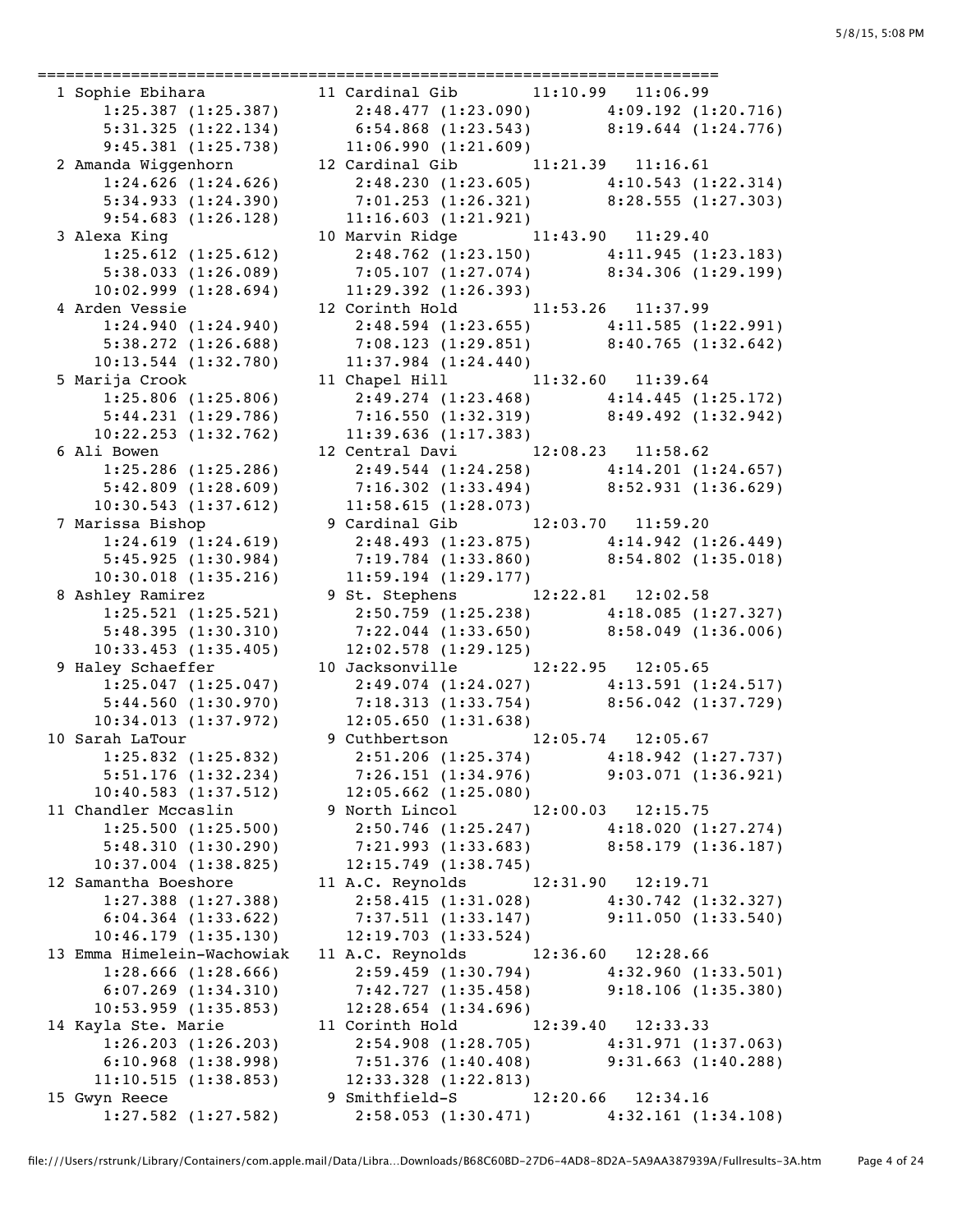|        | 6:08.685(1:36.524)<br>11:05.107(1:39.137)<br>-- Anna Vess<br>1:25.244(1:25.244)<br>5:36.355(1:25.266) | 7:47.042 (1:38.358)<br>12:34.155(1:29.048)<br>11 A.C. Reynolds<br>$2:49.039$ $(1:23.796)$ $4:11.090$ $(1:22.051)$<br>7:07.516(1:31.161) | 12:21.58       | 9:25.971(1:38.929)<br>DNF |             |                   |
|--------|-------------------------------------------------------------------------------------------------------|-----------------------------------------------------------------------------------------------------------------------------------------|----------------|---------------------------|-------------|-------------------|
|        | Girls 100 Meter Hurdles                                                                               |                                                                                                                                         |                |                           |             |                   |
|        | 8 Advance: Top 2 Each Heat plus Next 4 Best Times<br>Name                                             | Year School                                                                                                                             | Seed           | Prelims                   | Wind H#     |                   |
|        | Preliminaries                                                                                         |                                                                                                                                         |                |                           |             |                   |
|        | 1 Kylie Mcmillan                                                                                      | 12 Southern Gui                                                                                                                         | 14.54          | $13.86Q$ 0.6              |             | 2                 |
|        | 2 Kaylah Ruff                                                                                         | 12 Hickory                                                                                                                              | 15.07          | 14.710 2.8                |             | 1                 |
|        | 3 Akira Rhodes                                                                                        | 9 Cox Mill                                                                                                                              | 15.91          | $14.570$ 0.6              |             | 2                 |
|        | 4 Torri Weathers                                                                                      | 10 Hickory Ridg                                                                                                                         | 15.46          | 14.960 2.8                |             | 1                 |
|        | 5 Dominique Chandler                                                                                  | 12 Jacksonville                                                                                                                         | 15.79          | $15.04q$ 2.8              |             | 1                 |
|        | 6 Rhema Hedgpeth                                                                                      | 12 Northern Nas                                                                                                                         | 15.59          | 15.63q                    | 0.6         | 2                 |
|        | 7 Marisa Scott                                                                                        | 12 Freedom                                                                                                                              | 15.67          | 15.65q                    | $2 \cdot 8$ | 1                 |
|        | 8 Sydni Fields                                                                                        | 11 Cleveland Hi                                                                                                                         | 16.36          | 16.29q                    | 0.6         | 2                 |
|        | 9 Anu Frempong                                                                                        | 10 A.C. Reynolds                                                                                                                        | 16.40          | 16.42                     | 2.8         | 1                 |
|        | 10 Khaira Bolden<br>11 Kiara Dean                                                                     | 10 Lee Senior                                                                                                                           | 16.67<br>17.25 | 16.75<br>$16.77$ 2.8      | 0.6         | 2<br>$\mathbf{1}$ |
|        | 12 Korynn Mitchell                                                                                    | 12 Chapel Hill<br>11 Ashbrook                                                                                                           | 16.39          | $16.78$ 2.8               |             | 1                 |
|        | 13 Danielle Neufville                                                                                 | 10 Jacksonville                                                                                                                         | 16.56          | 16.93                     | 0.6         | 2                 |
|        | 14 Alecia Gill                                                                                        | 12 Eastern Guil                                                                                                                         | 17.72          | $17.83$ 0.6               |             | 2                 |
|        | 15 Tatiana Santini                                                                                    | 11 Lee Senior                                                                                                                           | 17.85          | 18.01                     | $2 \cdot 8$ | 1                 |
|        | 16 Courtney Cefalo                                                                                    | 12 Ledford                                                                                                                              | 15.55          | 19.02                     | 0.6         | 2                 |
|        | Girls 100 Meter Hurdles                                                                               |                                                                                                                                         |                |                           |             |                   |
|        | Name                                                                                                  | Year School                                                                                                                             | Prelims        | Finals                    | Wind        |                   |
| Finals |                                                                                                       |                                                                                                                                         |                |                           |             |                   |
|        | 1 Kylie Mcmillan                                                                                      | 12 Southern Gui                                                                                                                         | 13.86          | 13.81                     | 1.9         |                   |
|        | 2 Akira Rhodes                                                                                        | 9 Cox Mill                                                                                                                              | 14.57          | 14.29                     | 1.9         |                   |
|        | 3 Kaylah Ruff                                                                                         | 12 Hickory                                                                                                                              | 14.71          | 14.63                     | 1.9         |                   |
|        | 4 Dominique Chandler                                                                                  | 12 Jacksonville                                                                                                                         | 15.04          | 15.34                     | 1.9         |                   |
|        | 5 Marisa Scott                                                                                        | 12 Freedom                                                                                                                              | 15.65          | $15.70 \t1.9$             |             |                   |
|        | 6 Rhema Hedgpeth                                                                                      | 12 Northern Nas                                                                                                                         | 15.63          | 15.82                     | 1.9         |                   |
|        | 7 Torri Weathers                                                                                      | 10 Hickory Ridg                                                                                                                         | 14.96          | 16.05                     | 1.9         |                   |
|        | 8 Sydni Fields                                                                                        | 11 Cleveland Hi                                                                                                                         | 16.29          | 16.18                     | 1.9         |                   |
|        | Girls 300 Meter Hurdles                                                                               |                                                                                                                                         |                |                           |             |                   |
|        | Name                                                                                                  | Year School                                                                                                                             | Seed           | Finals                    | H#          |                   |
|        | 1 Kylie Mcmillan                                                                                      | 12 Southern Gui                                                                                                                         | 44.05          | 43.78                     | 2           |                   |
|        | 2 Mackenzie Whitaker                                                                                  | 10 West Cartere                                                                                                                         | 46.44          | 44.96                     | 2           | 44.957            |
|        | 3 Tamilia Wright                                                                                      | 12 Williams, Wa                                                                                                                         | 45.90          | 44.96                     | 2           | 44.960            |
|        | 4 Torri Weathers                                                                                      | 10 Hickory Ridg                                                                                                                         | 46.90          | 46.36                     | 2           |                   |
|        | 5 Kaylah Ruff                                                                                         | 12 Hickory                                                                                                                              | 46.53          | 46.58                     | 2           |                   |
|        | 6 Amillieon Smith                                                                                     | 11 Eastern Guil                                                                                                                         | 48.19          | 46.98                     | 1           |                   |
|        | 7 Olivia Cooney                                                                                       | 9 South Iredel                                                                                                                          | 48.87          | 47.48                     | 1           |                   |
|        | 8 Marisa Scott                                                                                        | 12 Freedom                                                                                                                              | 46.07          | 47.53                     | 2           |                   |
|        | 9 Tanaka Coburn                                                                                       | 10 Rocky Mount                                                                                                                          | 48.21          | 48.13                     | 1           |                   |
|        | 10 Anu Frempong                                                                                       | 10 A.C. Reynolds                                                                                                                        | 48.18          | 48.79                     | 1           |                   |
|        | 11 Alecia Gill                                                                                        | 12 Eastern Guil                                                                                                                         | 49.40          | 49.20                     | 1           |                   |
|        | 12 Analya Harris                                                                                      | 11 Nash Central                                                                                                                         | 48.18          | 49.63                     | 2           |                   |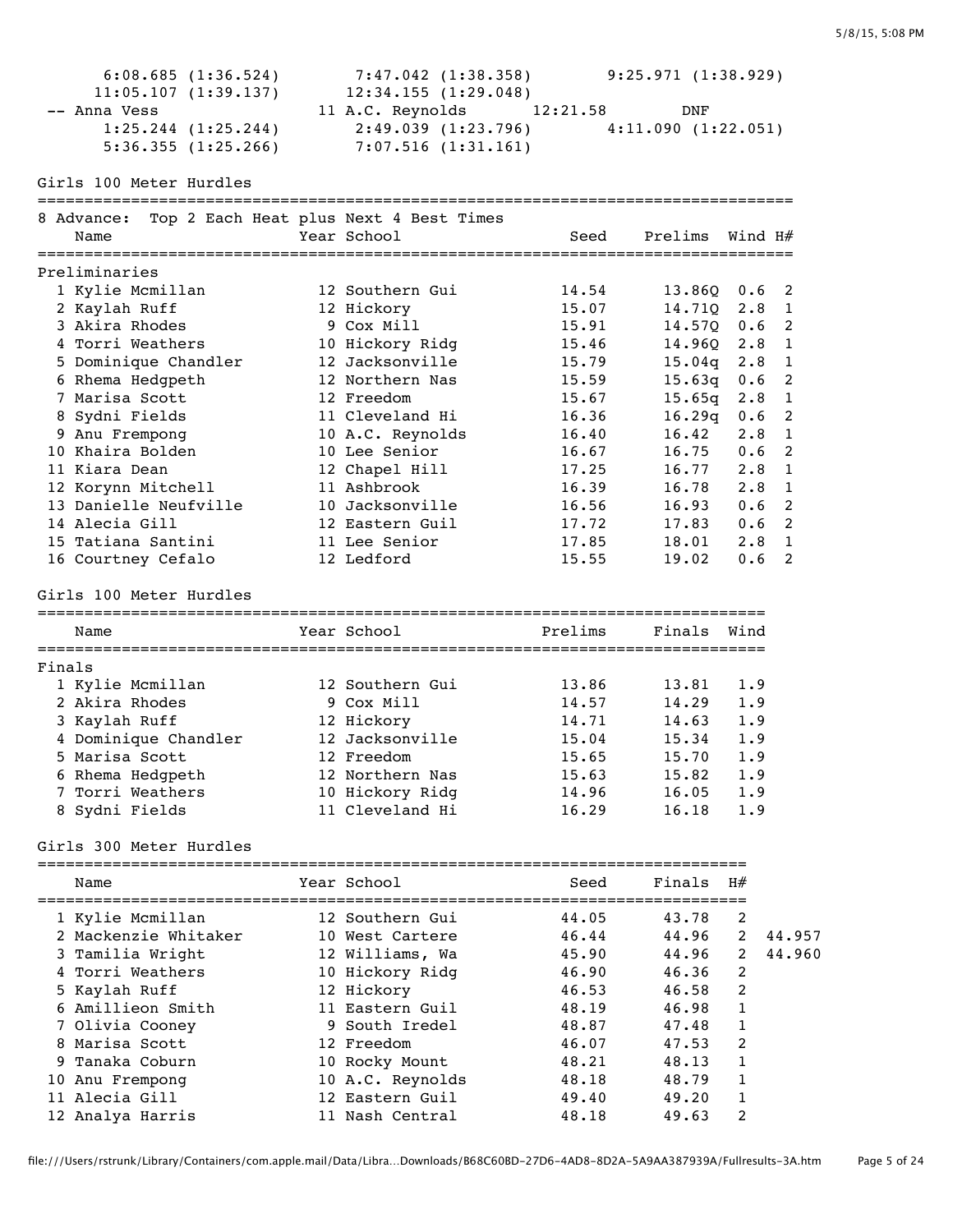| 13 Rebecca Felicelli | 9 Cedar Ridge  | 49.39 | 50.18 | $\mathbf{1}$ |
|----------------------|----------------|-------|-------|--------------|
| 14 Korynn Mitchell   | 11 Ashbrook    | 48.46 | 53.64 |              |
| -- Courtney Cefalo   | 12 Ledford     | 49.64 | DNF   | $\mathbf{1}$ |
| -- Nyana Edwards     | 11 Rocky Mount | 46.40 | DNF   | 2            |
|                      |                |       |       |              |

# Girls 4x100 Meter Relay

| :==================<br>School         | -==================================<br>Seed | Finals | H#           |
|---------------------------------------|---------------------------------------------|--------|--------------|
| 1 Rocky Mount<br>'A'                  | 49.80                                       | 49.08  | 2            |
| 1) Teyanna Dessaure 11                | 2) Laneeja Sheppard 11                      |        |              |
| 3) London Green 9                     | 4) Nyana Edwards 11                         |        |              |
| 2 Forestview<br>' A'                  | 50.31                                       | 49.22  | 2            |
| 1) Silvia Taylor 12                   | 2) Bri Adams 12                             |        |              |
| 3) Emonni Reid 12                     | 4) Felicia Berry 12                         |        |              |
| 3 Eastern Guilford High School<br>'A' | 50.16                                       | 49.23  | 2            |
| 1) Mignon Smith 9                     | 2) Amillieon Smith 11                       |        |              |
| 3) Cemere Petty 10                    | 4) Taylor Henderson 10                      |        |              |
| 4 Southern Guilford<br>'A'            | 49.97                                       | 49.75  | 2            |
| 1) Chelseigh Holmes 11                | 2) Imani Bennett 11                         |        |              |
| 3) Tyra Thomas 10                     | 4) D'Miya Mcqueen 10                        |        |              |
| 5 Havelock<br>' A'                    | 50.43                                       | 49.82  | 2            |
| 1) Aigne Taylor 9                     | 2) Olivia Kinsey 10                         |        |              |
| 3) Nydia Brown 9                      | 4) Nyesha Patillo 10                        |        |              |
| 6 Cuthbertson High School<br>'A'      | 50.47                                       | 50.22  | 1            |
| 1) Autumn Blackwood 10                | 2) Ariel Worley 12                          |        |              |
| 3) Aubrie Farwell 9                   | 4) Mikaela Seibert 12                       |        |              |
| 7 Cox Mill 'A'                        | 50.00                                       | 50.29  | 2            |
| 1) Madison Walker 12                  | 2) Bria Street 11                           |        |              |
| 3) Akira Rhodes 9                     | 4) Jasmine Cox 11                           |        |              |
| 8 West Craven High<br>'A'             | 50.35                                       | 50.44  | 2            |
| 1) Johnea Allen 9                     | 2) Jahlen Jenkins 9                         |        |              |
| 3) Markeisha Wilson 10                | 4) Tajah Walston 11                         |        |              |
| 9 Northwood<br>' A '                  | 51.02                                       | 50.50  | 1            |
| 1) Kristian Eanes 10                  | 2) Jazanae Billings 10                      |        |              |
| 3) Savannah Morris 12                 | 4) Alex Council 12                          |        |              |
| 10 West Rowan<br>' A'                 | 51.04                                       | 50.61  | 1            |
| 1) Miayanna Pruitt 10                 | 2) Tabitha Landy 9                          |        |              |
| 3) Destiny Shaver 10                  | 4) Khaila Hall 11                           |        |              |
| 11 A.C. Reynolds 'A'                  | 51.65                                       | 50.68  | 1            |
| 1) Reagine Griffin 12                 | 2) Rebecca Schlotterbec 11                  |        |              |
| 3) Brittany Pettgrave 9               | 4) Anu Frempong 10                          |        |              |
| 12 Cardinal Gibbons<br>'A'            | 51.06                                       | 51.05  | 1            |
| 1) Zachyre Lane 10                    | 2) Junie Burke 11                           |        |              |
| 3) Sadler Andrews 9                   | 4) Maddie Albers 11                         |        |              |
| 13 Northern Guilford<br>' A '         | 51.44                                       | 51.85  | $\mathbf{1}$ |
| 1) Mckenzie Miller 9                  | 2) Bethany Bluitt 10                        |        |              |
| 3) Ashton Gilbert 12                  | 4) Karmen Perry 10                          |        |              |
| 14 Ashbrook<br>'A'                    | 51.52                                       | 51.91  | 1            |
| 1) Keliah Adams 11                    | 2) Kiara Bethune 10                         |        |              |
| 3) Da'mya Phillips 9                  | 4) Sherilyn Johnson 11                      |        |              |
| 15 Pisgah<br>'A'                      | 52.84                                       | 53.05  | 1            |
| 1) Sydney Singleton 12                | 2) Brooklyn Allen 11                        |        |              |
| 3) Ariana Phillips 12                 | 4) Rylee Williamson 9                       |        |              |
| 16 Cleveland High School<br>' A '     | 49.81                                       | 55.03  | 2            |
| 1) Cassidy McNierney 10               | 2) Miranda Hinton 11                        |        |              |
| 3) Jekira Graham 12                   | 4) Tiandra Jenkins 12                       |        |              |
|                                       |                                             |        |              |

file:///Users/rstrunk/Library/Containers/com.apple.mail/Data/Libra…Downloads/B68C60BD-27D6-4AD8-8D2A-5A9AA387939A/Fullresults-3A.htm Page 6 of 24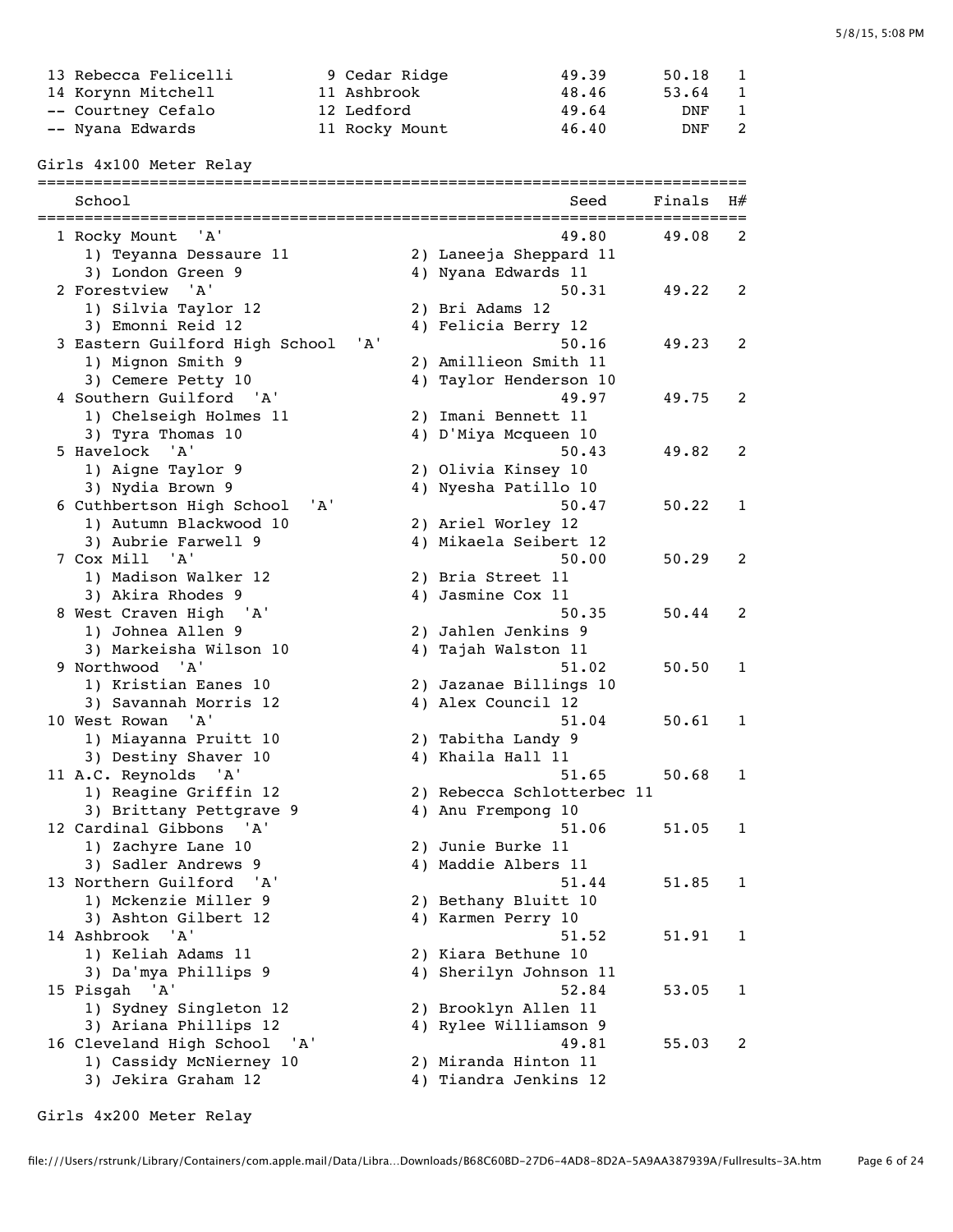| School                            |     | Seed                   | Finals  | H# |                |
|-----------------------------------|-----|------------------------|---------|----|----------------|
| 1 Rocky Mount<br>'A'              |     | 1:44.11                | 1:43.36 | 2  |                |
| 1) London Green 9                 |     | 2) Laneeja Sheppard 11 |         |    |                |
| 3) Brittany Beckford 10           |     | 4) Nyana Edwards 11    |         |    |                |
| 2 Forestview 'A'                  |     | 1:44.88                | 1:43.56 | 2  |                |
| 1) Silvia Taylor 12               |     | 2) Bri Adams 12        |         |    |                |
| 3) Emonni Reid 12                 |     | 4) Felicia Berry 12    |         |    |                |
| 3 Cleveland High School<br>' A '  |     | 1:44.84                | 1:44.44 | 2  |                |
| 1) Cassidy McNierney 10           |     | 2) Alyssa Rivera 12    |         |    |                |
| 3) Sydni Fields 11                |     | 4) Miranda Hinton 11   |         |    |                |
| 4 Concord 'A'                     |     | 1:47.79                | 1:45.85 | 1  |                |
| 1) Nailah Anderson 11             |     | 2) China Jordan 9      |         |    |                |
| 3) Jalliyah Cannady 11            |     | 4) Millie Mccoy 10     |         |    |                |
| 5 Cox Mill 'A'                    |     | 1:45.82                | 1:46.24 | 2  |                |
| 1) Madison Walker 12              |     | 2) Bria Street 11      |         |    |                |
| 3) Jasmine Cox 11                 |     | 4) Akira Rhodes 9      |         |    |                |
| 6 Southern Guilford 'A'           |     | 1:45.70                | 1:46.83 | 2  |                |
| 1) Chelseigh Holmes 11            |     | 2) Imani Bennett 11    |         |    |                |
| 3) Tyra Thomas 10                 |     | 4) D'Miya Mcqueen 10   |         |    |                |
| 7 Terry Sanford 'A'               |     | 1:49.69                | 1:47.21 | 1  |                |
| 1) Christina Rice 9               |     | 2) Jessica Smith 11    |         |    |                |
| 3) Taylor Williams 12             |     | 4) Angelica McNair 12  |         |    |                |
| 8 Ashbrook 'A'                    |     | 1:49.26                | 1:47.46 | 1  |                |
| 1) Niquelle Kendall 10            |     | 2) Kiara Bethune 10    |         |    |                |
| 3) Shyla Sanders 9                |     | 4) Sherilyn Johnson 11 |         |    |                |
| 9 Northern Guilford 'A'           |     | 1:49.59                | 1:48.38 | 1  |                |
| 1) Karmen Perry 10                |     | 2) Mckenzie Miller 9   |         |    |                |
| 3) Alexa Mangiapane 10            |     | 4) Carli Downing 12    |         |    |                |
| 10 Pisgah 'A'                     |     | 1:49.98                | 1:48.46 | 1  |                |
| 1) Sydney Singleton 12            |     | 2) Brooklyn Allen 11   |         |    |                |
| 3) Mackenzie Murphy 12            |     | 4) Ariana Phillips 12  |         |    |                |
| 11 Western Alamance 'A'           |     | 1:50.32                | 1:50.77 | 1  |                |
| 1) Makalla Burnette 9             |     | 2) Jessica Walker 9    |         |    |                |
| 3) Haley Ni 11                    |     | 4) Lige Reese 10       |         |    |                |
| 12 A.C. Reynolds 'A'              |     | 1:51.91                | 1:53.59 | 1  |                |
| 1) Carolyn Diez 9                 |     | 2) Karley Miller 9     |         |    |                |
| 3) Brittany Pettgrave 9           |     | 4) Christen Ray 12     |         |    |                |
| -- Cuthbertson High School<br>'A' |     | 1:45.93                | DNF     | 2  |                |
| 1) Autumn Blackwood 10            |     | 2) Ariel Worley 12     |         |    |                |
| 3) Aubrie Farwell 9               |     | 4) Mikaela Seibert 12  |         |    |                |
| -- Havelock<br>' A'               |     | 1:46.57                | DNF     | 2  |                |
| 1) Aigne Taylor 9                 |     | 2) Olivia Kinsey 10    |         |    |                |
| 3) Nydia Brown 9                  |     | 4) Nyesha Patillo 10   |         |    |                |
| -- West Craven High<br>'A'        |     | 1:46.00                | DNF     | 2  |                |
| 1) Johnea Allen 9                 |     | 2) Markeisha Wilson 10 |         |    |                |
| 3) Jahlen Jenkins 9               |     | 4) Tajah Walston 11    |         |    |                |
| -- Eastern Guilford High School   | 'A' | 1:46.70                | DQ.     | 1  | Zone violation |
| 1) Mignon Smith 9                 |     | 2) Amillieon Smith 11  |         |    |                |
| 3) Cemere Petty 10                |     | 4) Taylor Henderson 10 |         |    |                |
| Girls 4x400 Meter Relay           |     |                        |         |    |                |
| School                            |     | Seed                   | Finals  | H# |                |
|                                   |     |                        |         |    |                |
| 1 Eastern Guilford High School    | 'A' | 4:08.58                | 3:57.10 | 2  |                |
| 1) Dorian Johnson 12              |     | 2) Amillieon Smith 11  |         |    |                |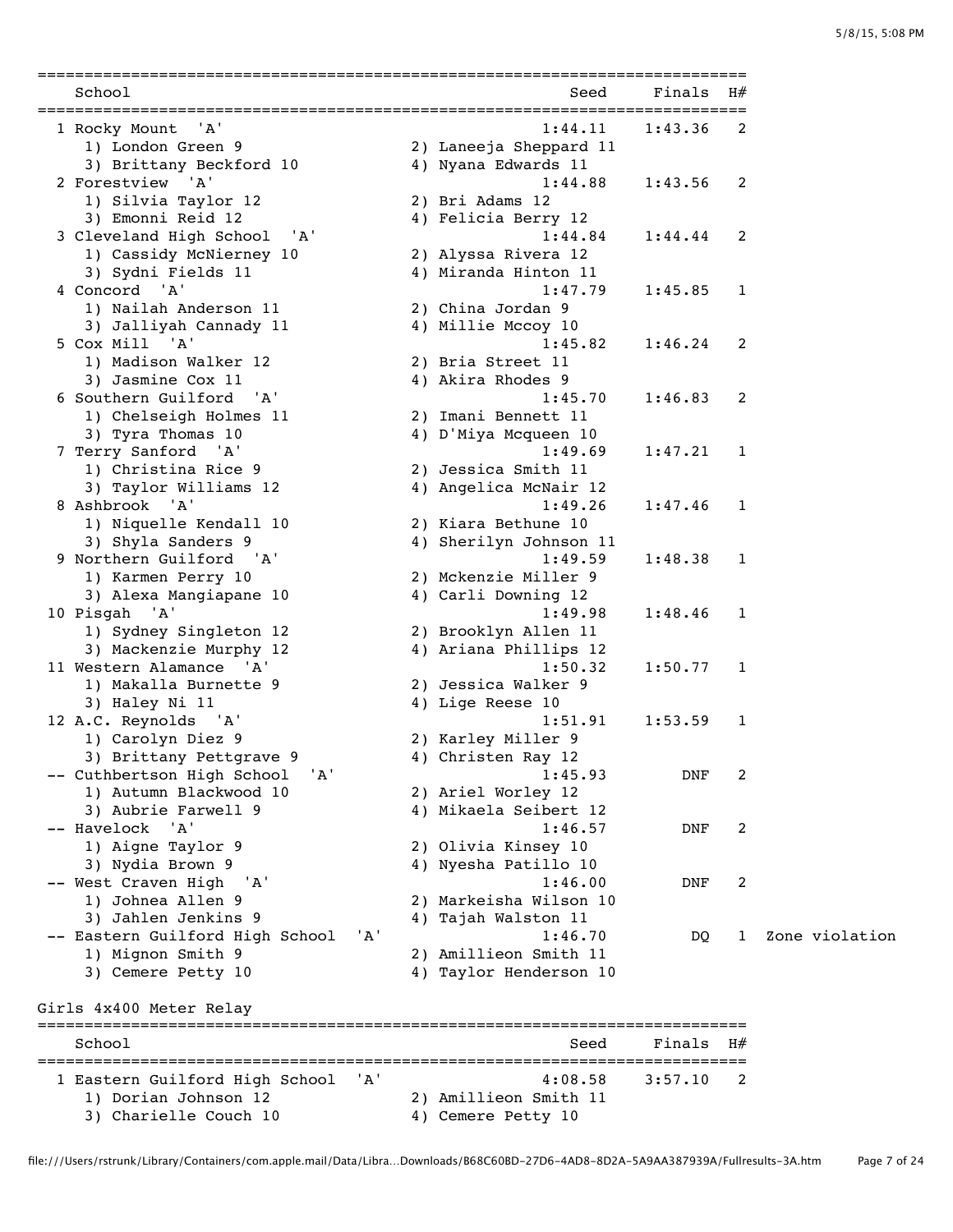3) Kiera Ausby 11<br>2:00.824 (2:00.824) 1) Maria Sanchez 12 2) Celia Snipes 10 2:05.749 (2:05.749) 3:05.154 (59.406) 3) Alycia Higgins 11 4) Ariel Worley 12 1) Caroline Nelson 12 2) Randi Yeomans 9 3) Emme Fisher 10 4) Mackenzie Whitaker 10 1) Sydney Singleton 12 2) Mackenzie Murphy 12 3) Sierra Southerland 12 4) Colbie Williamson 10 1) Erica Johnson 10 2) Jessi Szymczak 11 3) Clare McNamara 10 4) Anna Passannante 11 1) Haley Manus 10 2) Jessica Vunk 11<br>3) Kira Small 9 3 4) Michela Larrison 3) Kira Small 9 4) Michela Larrison 12 1) Katie Ropers 10 2) Emma Lugibihl 10<br>3) Jennae Jacob 10 4) Shaylee Cooney 10<br>2:05 075 (2:05 076) 2:10 020 (1:04 052) 3) Jennae Jacob 10 4) Shaylee Cooney 10 1) Tatyanna Dawson 11 2) Lauryn Hyatt 9 3) Tytionna Spates 9 4) Emily Brinson 9 1) Georgia Mulhern 10 2) McKinley Morris 10<br>1) Georgia Mulhern 10 2) McKinley Morris 10 3) Hannah Jones 11 4) Brooke Turner 11 1) Emily Jasienowski 12 2) Christina Rice 9 1) Zachyre Lane 10 2) Alina Rovnak 9 3) Megan Vaughn 12 4) Annie Pierce 10 1) Brittany Beckford 10 2) Tanaka Coburn 10 1) Brittany Beckford 10<br>3) Destiny Daniels 4) Jasmine Davis 10<br>2016 410 (1.06 464) 1) Emily Cooper 12 2) Christen Ray 12<br>3) Lana Reeves 12 4) Karley Miller 9 3) Lana Reeves 12 (4) Karley Miller 9

 1:59.346 (1:59.346) 2:59.749 (1:00.404) 3:57.094 (57.345) 2 Nash Central 'A' 4:07.96 4:02.01 2 1) Tkeyah Macklin 10 2) Carisha Leonard 10<br>
1) Tkeyah Macklin 10 2) Carisha Leonard 10<br>
2) Teona Hill 11 2:00.824 (2:00.824) 3:01.704 (1:00.880) 4:02.008 (1:00.305) 3 Weddington High School 'A' 4:06.00 4:04.54 2 3) Morgan Garrett 12 (2:05.749) <br>2:05.749 (2:05.749) <br>3:05.154 (59.406) <br>4:04.531 (59.377) 4 Cuthbertson High School 'A' 4:12.52 4:06.90 2 1) Aubrie Farwell 9 2) Mikaela Seibert 12 2:03.690 (2:03.690) 3:04.872 (1:01.182) 4:06.895 (1:02.023) 5 West Carteret 'A' 4:13.65 4:09.67 2 2:07.302 (2:07.302) 3:09.484 (1:02.182)  $4:09.666$  (1:00.182)<br>sgah 'A'  $4:23.24$   $4:13.25$  1 6 Pisgah 'A' 4:23.24 4:13.25 1 2:07.445 (2:07.445) 3:10.896 (1:03.452) 4:13.247 (1:02.351) 7 Chapel Hill 'A' 4:11.14 4:14.10 2 2:05.145 (2:05.145) 3:08.125 (1:02.981) 4:14.092 (1:05.967) 8 Piedmont 'A' 4:16.39 4:14.28 1 2:07.170 (2:07.170) 3:13.586 (1:06.417) 4:14.274 (1:00.689) 9 Marvin Ridge 'A' 4:20.59 4:14.40 1 2:05.976 (2:05.976) 3:10.029 (1:04.053) 4:14.395 (1:04.367) 10 Richlands 'A' 4:18.28 4:15.57 1 2:08.696 (2:08.696) 3:13.157 (1:04.462) 4:15.564 (1:02.407)<br>11 Tuscola 'A' 4:20.28 4:16.56 1  $4:20.28$   $4:16.56$  1 2:12.378 (2:12.378) 3:15.772 (1:03.394) 4:16.552 (1:00.781) 12 Terry Sanford 'A' 4:14.88 4:16.67 2 3) Victoria Richter 10 4) Angelica McNair 12 2:11.536 (2:11.536) 3:16.108 (1:04.573) 4:16.663 (1:00.555) 13 Cardinal Gibbons 'A' 4:20.00 4:18.36 1 2:08.150 (2:08.150) 3:12.399 (1:04.249) 4:18.360 (1:05.962) 14 Rocky Mount 'A' 4:15.14 4:21.17 2 2:09.956 (2:09.956) 3:16.419 (1:06.464) 4:21.166 (1:04.747) 15 A.C. Reynolds 'A' 4:20.92 4:29.37 1 2:13.859 (2:13.859) 3:19.363 (1:05.504) 4:29.366 (1:10.004) 16 Ashbrook 'A' 4:28.03 4:39.41 1

1) Hassani Burris 9 2) Niquelle Kendall 10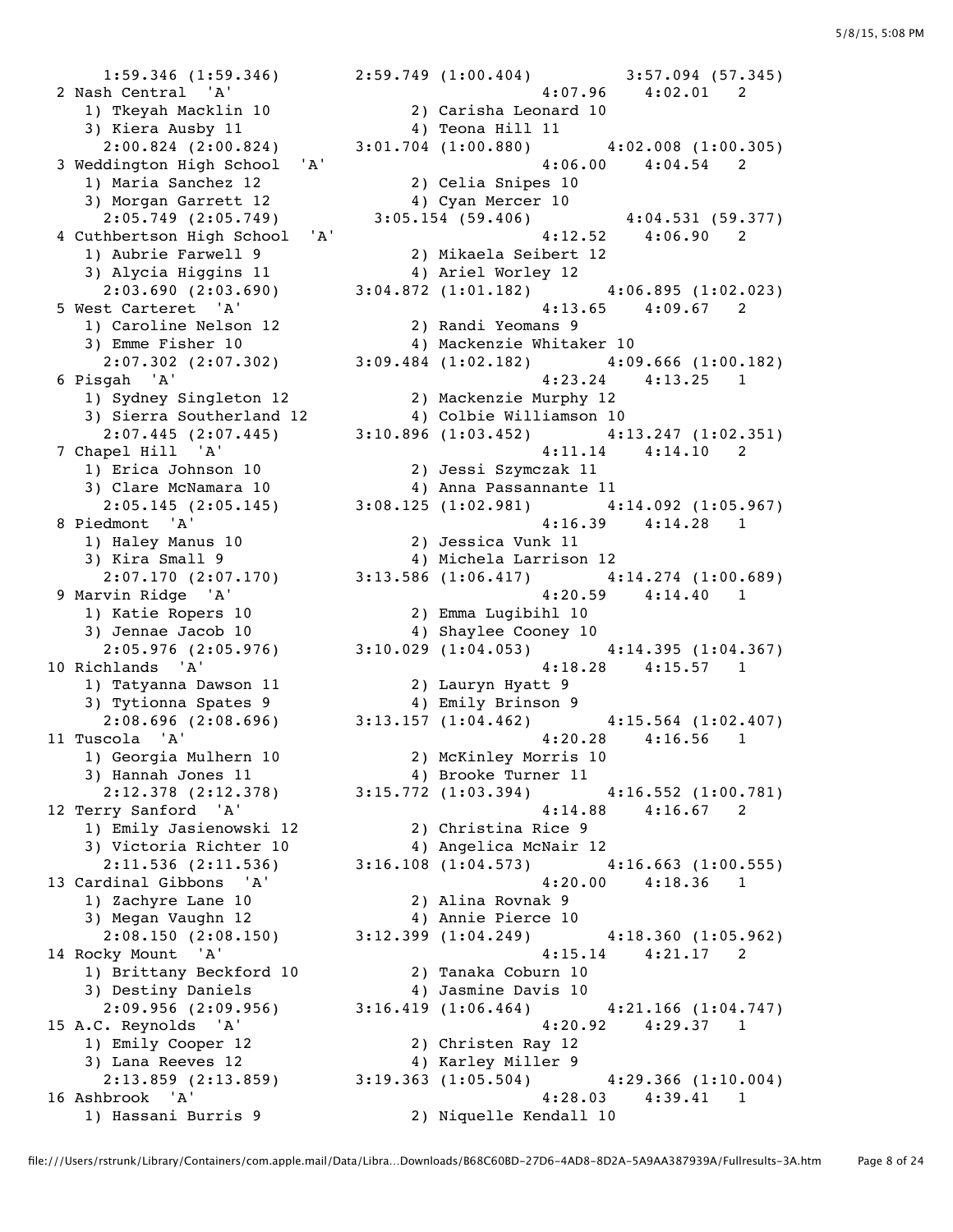2:13.420 (2:13.420) 3:23.581 (1:10.161) 4:39.402 (1:15.822)

3) Sherilyn Johnson 11 4) Shyla Sanders 9

| School                       |             | Seed                            | Finals   |
|------------------------------|-------------|---------------------------------|----------|
| 1 Marvin Ridge<br>'A'        |             | 9:57.74                         | 9:40.82  |
| 1) Alexa King 10             |             | 2) Melanie Hussey 11            |          |
| 3) Nicole Renwick 11         |             | 4) Jennae Jacob 10              |          |
| 2 Cuthbertson High School    | 'A'         | 10:05.89                        | 9:52.07  |
| 1) Sarah LaTour 9            |             | 2) Laura Shanahan 11            |          |
| 3) Alexia Noch 10            |             | 4) Alycia Higgins 11            |          |
| 3 Chapel Hill 'A'            |             | 10:01.27                        | 9:56.71  |
| 1) Milly Ames 11             |             | 2) Maeve Guialtieri-Reed        |          |
| 3) Reagan Roeber             |             | 4) Madi Marvin 9                |          |
| 4 A.C. Reynolds 'A'          |             | 10:29.26                        | 9:56.99  |
| 1) Lana Reeves 12            |             | 2) Christen Ray 12              |          |
| 3) Samantha Boeshore 11      |             | 4) Kenzie Himelein-Wachowiak 11 |          |
| 5 Pisgah<br>'A'              |             | 10:20.72                        | 10:01.46 |
| 1) Colbie Williamson 10      |             | 2) Mackenzie Murphy 12          |          |
| 3) Sydney Singleton 12       |             | 4) Sierra Southerland 12        |          |
| 6 Weddington High School     | 'A'         | 10:16.74                        | 10:10.59 |
|                              |             |                                 |          |
| 1) Heidi Swope 12            |             | 2) Merideth Davis               |          |
| 3) Natalie Warner 12         |             | 4) Morgan Garrett 12            |          |
| 7 Northern Guilford<br>' A'  |             | 10:01.47                        | 10:11.45 |
| 1) Amber Gale 10             |             | 2) McKenzie Byrd 12             |          |
| 3) Karenna Smith 11          |             | 4) Emily Mercer 12              |          |
| 8 Corinth Holders 'A'        |             | 10:24.80                        | 10:15.68 |
| 1) Kayla Ste. Marie 11       |             | 2) Hannah Canterbury 11         |          |
| 3) Rachel Strickland 11      |             | 4) Arden Vessie 12              |          |
| 9 Northwest Cabarrus<br>' A' |             | 10:12.54                        | 10:17.53 |
| 1) Jazzmine Cox 11           |             | 2) Emma Hand 12                 |          |
| 3) Anna Silver 12            |             | 4) Kara Dunkle 11               |          |
| 10 White Oak<br>'A'          |             | 10:14.80                        | 10:20.77 |
| 1) Edwina Gilman 9           |             | 2) Emily Massing 10             |          |
| 3) Edlane Gilman 9           |             | 4) Christina Cole 12            |          |
| 11 Terry Sanford 'A'         |             | 10:31.05                        | 10:32.05 |
| 1) Christina Rice 9          |             | 2) Victoria Richter 10          |          |
| 3) Aliyah Rice 11            |             | 4) Emily Jasienowski 12         |          |
| 12 Nash Central 'A'          |             | 10:21.08                        | 10:33.06 |
| 1) Carisha Leonard 10        |             | 2) Tkeyah Macklin 10            |          |
| 3) Analya Harris 11          |             | 4) Teona Hill 11                |          |
| 13 West Henderson<br>'A'     |             | 10:37.29                        | 10:33.30 |
| 1) Amy Turlington 12         |             | 2) Kara Kilby 12                |          |
| 3) Katie Kennedy 12          |             | 4) Olivia Hogan 11              |          |
| 14 Cardinal Gibbons<br>' A'  |             | 10:33.94                        | 10:38.59 |
| 1) Alina Rovnak 9            |             | 2) Kathryn Dudash 9             |          |
| 3) Ally Doyle                |             | 4) Abby Doyle 11                |          |
| 15 Northern Nash<br>'A'      |             | 10:21.60                        | 10:39.25 |
| 1) Halie Huffman 10          |             | 2) Grayson Tanner 9             |          |
| 3) Briana Winham 10          |             | 4) Caitlyn Cooke 9              |          |
| 16 East Henderson<br>'A'     |             | 10:49.39                        | 10:54.98 |
|                              |             |                                 |          |
| 1) Amanda Angel 12           |             | 2) Jade Baldwin 11              |          |
| 3) Aimee Fish 12             |             | 4) Molly Horton 12              |          |
| Girls High Jump              |             |                                 |          |
| Name                         | Year School | Seed                            | Finals   |
|                              |             |                                 |          |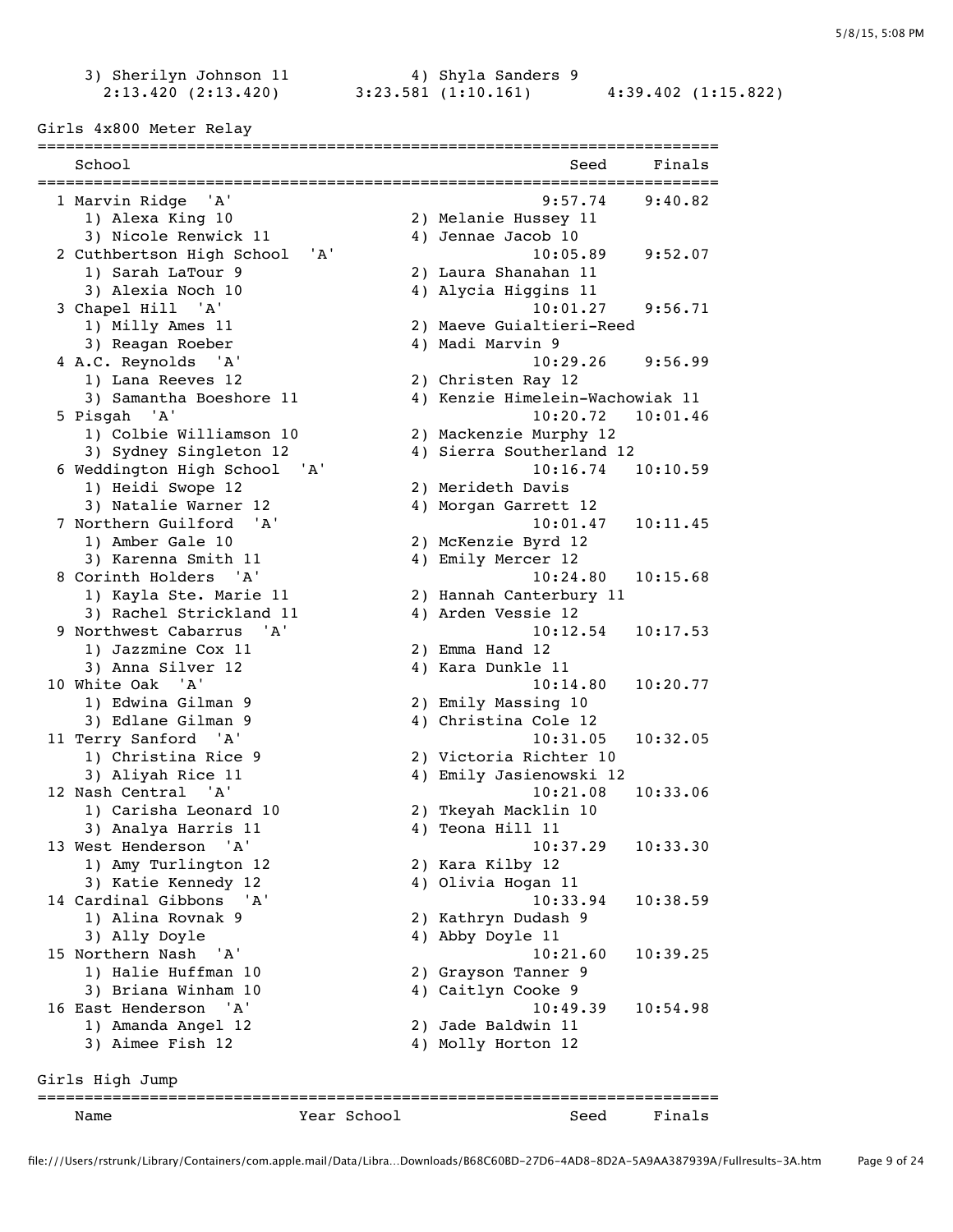=========================================================================

| 1 Julia Scoles       | 11 South Iredel  | $5 - 04.00$ | $5 - 06.00$  |
|----------------------|------------------|-------------|--------------|
| 2 Elizabeth Olesen   | 12 Hickory Ridg  | $5 - 05.00$ | $5 - 04.00$  |
| 3 Rachel Breasseale  | 12 Union Pines   | $5 - 02.00$ | $J5 - 04.00$ |
| 4 Brittany Small     | 11 East Rowan    | $5 - 04.00$ | $J5 - 04.00$ |
| 5 Miya Spivey        | 10 Nash Central  | $5 - 02.00$ | $5 - 02.00$  |
| 6 Maggie Bamber      | 10 Swansboro     | $5 - 03.00$ | $J5 - 02.00$ |
| 7 Taylor Moncrief    | 11 Jacksonville  | $5 - 00.00$ | $5 - 00.00$  |
| 7 Emily Cooper       | 12 A.C. Reynolds | $4 - 10.00$ | $5 - 00.00$  |
| 9 Dorian Johnson     | 12 Eastern Guil  | $5 - 00.00$ | $J5 - 00.00$ |
| 10 Abby Taylor       | 11 Swansboro     | $5 - 02.00$ | $J5 - 00.00$ |
| 10 Madison Conner    | 9 West Henderson | $4 - 08.00$ | $J5 - 00.00$ |
| 12 Lyndsi Pound      | 12 North Lincol  | $5 - 00.00$ | $J5 - 00.00$ |
| 13 Abriya Jackson    | 12 Northeast Gu  | $5 - 00.00$ | $4 - 10.00$  |
| 13 Jamaria McPhatter | 11 Union Pines   | $5 - 00.00$ | $4 - 10.00$  |
| 15 Keliah Adams      | 11 Ashbrook      | $5 - 00.00$ | $4 - 06.00$  |
| -- Saidea Davenport  | 10 Hibriten      | $4 - 10.00$ | NH           |

Girls Pole Vault

|    | Name                |  | Year School<br>-------------- | Seed         | Finals        |  |  |  |  |  |
|----|---------------------|--|-------------------------------|--------------|---------------|--|--|--|--|--|
|    | 1 Shaye Stegall     |  | 12 Marvin Ridge               | $9 - 06.00$  | $10 - 06.00$  |  |  |  |  |  |
|    | 2 Bailey Waldbart   |  | 12 East Henderson             | $10 - 06.00$ | $J10 - 06.00$ |  |  |  |  |  |
|    | 3 Kendall Jones     |  | 11 Swansboro                  | $10 - 00.00$ | $J10 - 06.00$ |  |  |  |  |  |
|    | 4 Savannah Creed    |  | 12 South Johnst               | $11 - 00.00$ | $10 - 00.00$  |  |  |  |  |  |
|    | 5 Tessa Sheets      |  | 10 Northwood                  | $11 - 03.00$ | $J10 - 00.00$ |  |  |  |  |  |
|    | 6 Dakotah Lambert   |  | 12 South Rowan                | $10 - 00.00$ | $J10 - 00.00$ |  |  |  |  |  |
|    | 7 Brittany Luckey   |  | 11 South Rowan                | $10 - 00.00$ | $J10 - 00.00$ |  |  |  |  |  |
|    | 8 Tori Martin       |  | 10 Rockingham C               | $10 - 06.00$ | $J10-00.00$   |  |  |  |  |  |
|    | 9 Avery Mavroudis   |  | 12 South Brunsw               | $10 - 00.00$ | $9 - 06.00$   |  |  |  |  |  |
| 10 | Kamber Skeen        |  | 11 Central Davi               | $9 - 03.00$  | $9 - 00.00$   |  |  |  |  |  |
|    | 11 Sydney Morgan    |  | 11 East Henderson             | $9 - 00.00$  | $8 - 06.00$   |  |  |  |  |  |
|    | 12 Katie Hara       |  | 12 East Henderson             | $8 - 06.00$  | $J8 - 06.00$  |  |  |  |  |  |
|    | 13 Rylee Williamson |  | 9 Pisgah                      | $8 - 06.00$  | $8 - 00.00$   |  |  |  |  |  |
|    | 14 Roxanne Fortney  |  | 9 Chapel Hill                 | $8 - 00.00$  | $7 - 06.00$   |  |  |  |  |  |
|    | 15 Asia Jones       |  | 10 Rocky Mount                | $8 - 00.00$  | $J7 - 06.00$  |  |  |  |  |  |
|    | -- Dana Davis       |  | 11 Cedar Ridge                | $8 - 06.00$  | NH            |  |  |  |  |  |

## Girls Long Jump

| Name<br>============================ |  | Year School<br>====================== | Seed         | Finals       | Wind   |
|--------------------------------------|--|---------------------------------------|--------------|--------------|--------|
| 1 Kacia Vines                        |  | 12 Cedar Ridge                        | $17 - 02.50$ | $18 - 07.00$ | $+0.0$ |
| 2 Imani Bennett                      |  | 11 Southern Gui                       | $16 - 10.00$ | $17 - 07.00$ | $+0.0$ |
| 3 Courtney Cefalo                    |  | 12 Ledford                            | $17 - 00.00$ | $17 - 06.00$ | $-1.0$ |
| 4 Natasha Johnson                    |  | 11 Eastern Wayn                       | $17 - 09.50$ | $17 - 04.50$ | NWI    |
| 5 Tamilia Wright                     |  | 12 Williams, Wa                       | $15 - 11.75$ | $17 - 04.00$ | 0.1    |
| 6 Randi Yeomans                      |  | 9 West Cartere                        | $16 - 10.50$ | $17 - 02.50$ | $-1.0$ |
| 7 Khaila Hall                        |  | 11 West Rowan                         | $16 - 06.00$ | $16 - 10.50$ | $-1.0$ |
| 8 Hassani Burris                     |  | 9 Ashbrook                            | $17 - 00.00$ | $16 - 09.50$ | $-1.0$ |
| 9 Cassidy McNierney                  |  | 10 Cleveland Hi                       | $16 - 10.75$ | $16 - 06.50$ | $-1.0$ |
| 10 Ranessa Bryson                    |  | 10 Western Harn                       | $16 - 09.25$ | $16 - 05.25$ | $-1.0$ |
| 10 Chelseigh Holmes                  |  | 11 Southern Gui                       | $16 - 01.50$ | $16 - 05.25$ | $+0.0$ |
| 12 Marisa Scott                      |  | 12 Freedom                            | $16 - 09.00$ | $16 - 02.50$ | $+0.0$ |
| 13 Abriya Jackson                    |  | 12 Northeast Gu                       | $16 - 03.75$ | $15 - 09.25$ | $-2.0$ |
| 14 Kayla Jackson                     |  | 11 Westover                           | $15 - 11.75$ | $15 - 07.00$ | $-1.0$ |
| 15 Emonni Reid                       |  | 12 Forestview                         | $16 - 05.00$ | $15 - 04.25$ | $+0.0$ |
| 16 Brooklyn Allen                    |  | 11 Pisgah                             | $17 - 02.25$ | $15 - 03.00$ | 1.1    |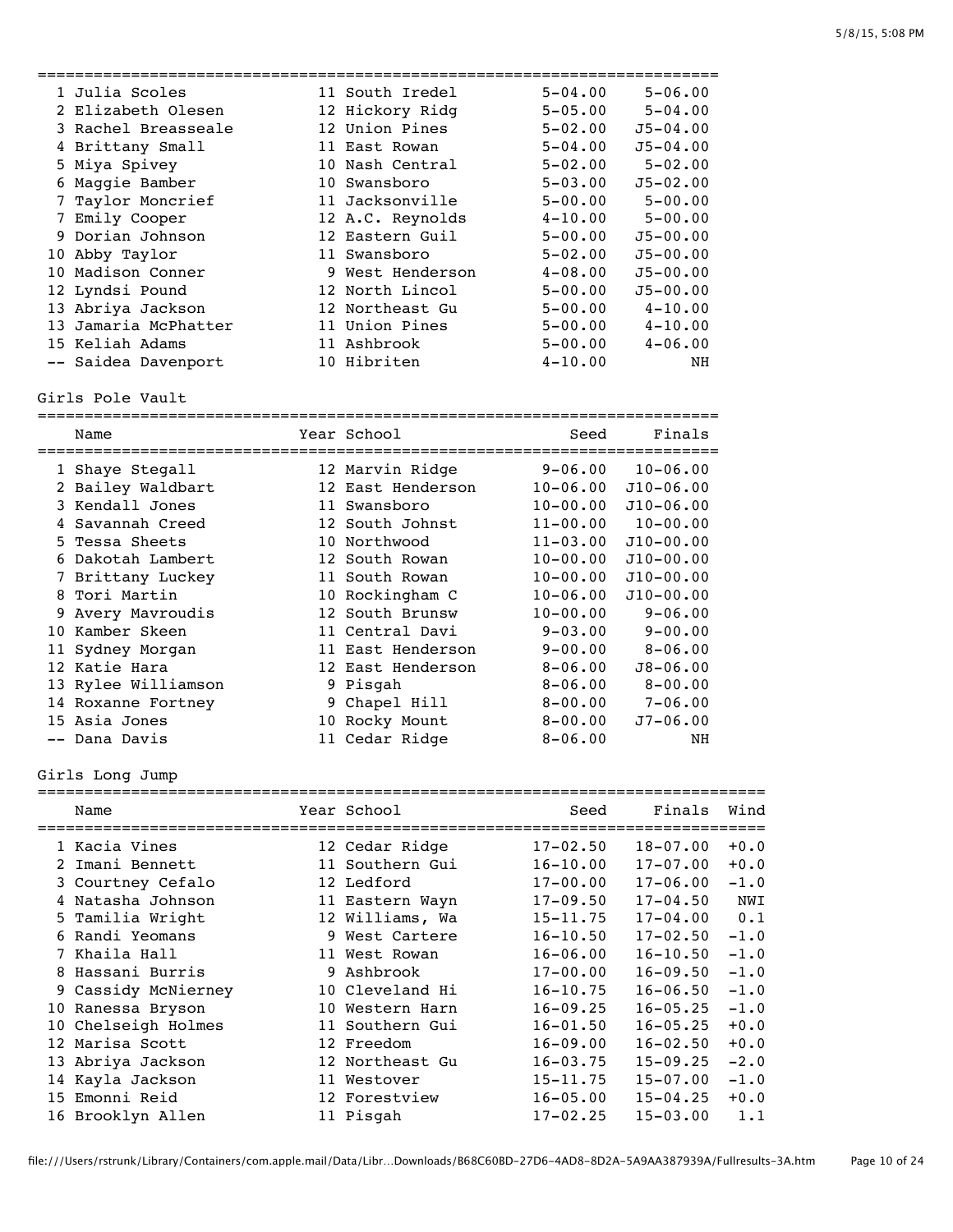## Girls Triple Jump

|                | Name                 |  | Year School       | Seed         | Finals       | Wind   |
|----------------|----------------------|--|-------------------|--------------|--------------|--------|
|                | 1 Tamilia Wright     |  | 12 Williams, Wa   | $37 - 10.00$ | $39 - 00.50$ | 0.4    |
|                | 2 Mikaela Seibert    |  | 12 Cuthbertson    | $38 - 04.00$ | $38 - 11.00$ | $-1.0$ |
|                | 3 Khaila Hall        |  | 11 West Rowan     | $36 - 06.50$ | $37 - 02.00$ | $-2.0$ |
| 4              | Dominique Chandler   |  | 12 Jacksonville   | $36 - 11.75$ | $37 - 00.50$ | $+0.0$ |
| 5.             | Imani Bennett        |  | 11 Southern Gui   | $36 - 09.50$ | $36 - 04.00$ | $+0.0$ |
|                | 6 Lyndsey Mclain     |  | 12 Marvin Ridge   | $35 - 08.50$ | $36 - 01.50$ | $-1.0$ |
| 7              | Mackenzie Whitaker   |  | 10 West Cartere   | $35 - 05.00$ | $35 - 10.50$ | $-1.0$ |
| 8              | Rochelle Forbes      |  | 11 Western Harn   | $34 - 05.50$ | $34 - 06.50$ | $-2.0$ |
| 9              | Abriya Jackson       |  | 12 Northeast Gu   | $33 - 11.00$ | $34 - 01.00$ | $-1.0$ |
|                | 10 Sierra Thomas     |  | 12 North Gaston   | $33 - 08.00$ | $33 - 07.00$ | $-3.0$ |
| 11             | Hassani Burris       |  | 9 Ashbrook        | $33 - 07.25$ | $33 - 03.00$ | $-3.6$ |
|                | 12 Gwendolyn Hopper  |  | 11 Kings Mountain | $33 - 09.00$ | $33 - 00.75$ | $+0.0$ |
|                | 13 Haley Ni          |  | 11 Western Alam   | $32 - 06.00$ | $32 - 11.00$ | $+0.0$ |
|                | 14 Cassidy McNierney |  | 10 Cleveland Hi   | $34 - 00.50$ | $32 - 09.50$ | $-1.0$ |
|                | 15 Kashera Robertson |  | 11 Union Pines    | $32 - 03.00$ | $30 - 09.00$ | 0.1    |
|                | Rebecca Schlotterbec |  | 11 A.C. Reynolds  | $35 - 05.00$ | FOUL         |        |
| Girls Shot Put |                      |  |                   |              |              |        |
|                | Name                 |  | Year School       | Seed         | Finals       |        |

| 1 Hannah Stokes     | 12 Weddington H  | $40 - 02.00$ | $38 - 06.00$ |
|---------------------|------------------|--------------|--------------|
| 2 Shay Nolan        | 12 Western Guil  | $38 - 06.50$ | $37 - 04.00$ |
| 3 Patience Marshall | 9 Anson          | $37 - 01.00$ | $37 - 03.00$ |
| 4 Briyonna Gambrell | 11 North Forsyt  | $35 - 04.00$ | $36 - 07.00$ |
| 5 Joyce Isham       | 12 White Oak     | $39 - 00.50$ | $36 - 03.00$ |
| 6 Rachel Rouse      | 11 West Cartere  | $34 - 09.00$ | $35 - 05.00$ |
| 7 Mia Terry         | 10 Webb, J. F.   | $34 - 00.00$ | $35 - 00.00$ |
| 8 Tiana Taylor      | 11 Eastern Guil  | $35 - 07.50$ | $34 - 11.00$ |
| 9 Taylor Gardin     | 11 Freedom       | $39 - 06.75$ | $34 - 03.00$ |
| 10 Brittany Dudman  | 12 A.C. Reynolds | $32 - 05.00$ | $33 - 09.00$ |
| 11 Cheria Squalls   | 10 Southern Lee  | $32 - 05.00$ | $33 - 00.00$ |
| 12 Camri Dowdy      | 12 White Oak     | $35 - 05.00$ | $32 - 11.00$ |
| 13 Nakeisha Jones   | 11 Hunt High Sc  | $35 - 05.00$ | $32 - 09.50$ |
| 14 Eulanda Blue     | 10 Union Pines   | $32 - 04.50$ | $30 - 10.00$ |
| 15 Emeri Crawford   | 11 Ashbrook      | $30 - 11.00$ | $30 - 08.50$ |
| 16 Kayla Karr       | 12 South Point   | $31 - 01.00$ | $30 - 06.00$ |

### Girls Shot Put wheelchair Wheelchair

| $1A -$ |                    |                 |                       |            |
|--------|--------------------|-----------------|-----------------------|------------|
| 2A     |                    |                 |                       |            |
| 3A     |                    |                 |                       |            |
| 4A     |                    |                 |                       |            |
|        | Name               | Year School     | Seed                  | Finals     |
|        | 1 Taylor Kirk      | 11 East Rowan   | $9-01.25$ $8-05.50$   |            |
|        | Girls Discus Throw |                 |                       |            |
|        | Name               | Year School     | Seed                  | Finals     |
|        | 1 Nakeisha Jones   | 11 Hunt High Sc | $105 - 09$ $117 - 08$ |            |
|        | 2 Ania Dawson      | 11 Southern Gui | $110 - 09$            | $110 - 06$ |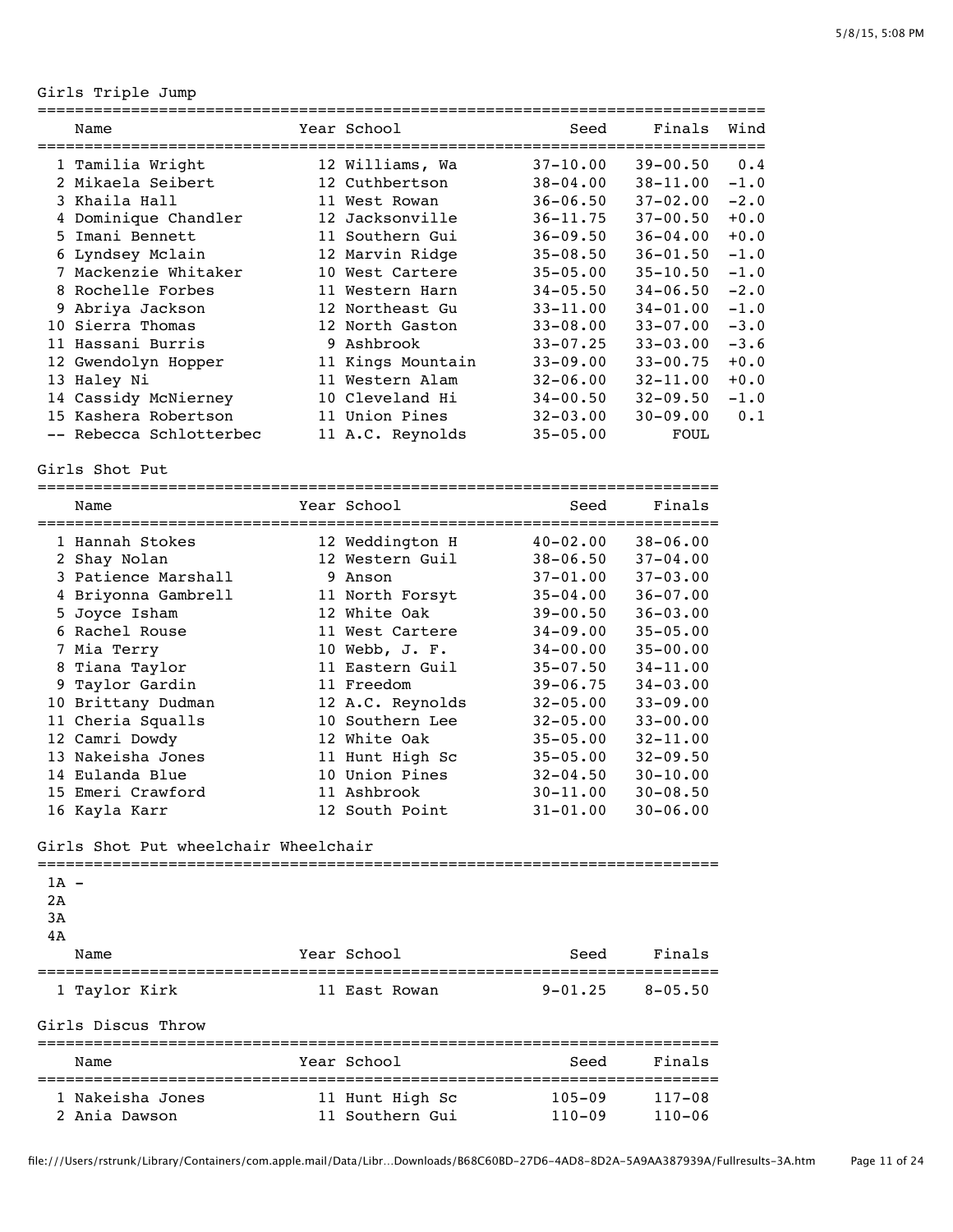| 3 Ngozi Frances Obuseh | 11 Marvin Ridge  | $111 - 05$ | $104 - 03$ |
|------------------------|------------------|------------|------------|
| 4 Mia Terry            | 10 Webb, J. F.   | $104 - 06$ | $104 - 01$ |
| 5 Rachel Rouse         | 11 West Cartere  | $103 - 02$ | $101 - 07$ |
| 6 Patience Marshall    | 9 Anson          | $97 - 02$  | $100 - 10$ |
| 7 Jocelyn Lowe         | 11 East Rowan    | $96 - 06$  | $98 - 00$  |
| 8 Brittany Dudman      | 12 A.C. Reynolds | $98 - 04$  | $J98 - 00$ |
| 9 Janae Cunningham     | 12 Swansboro     | $103 - 01$ | $97 - 04$  |
| 10 Tiana Taylor        | 11 Eastern Guil  | $99 - 09$  | $91 - 07$  |
| 11 Lisa Hunter         | 11 Westover      | $95 - 07$  | $86 - 07$  |
| 12 Dee Sanchez         | 12 Pisgah        | $87 - 08$  | $85 - 10$  |
| 13 Bre Myers           | 9 North Buncombe | $94 - 07$  | $84 - 03$  |
| 14 Molly Nicholson     | 12 Chapel Hill   | $96 - 08$  | $82 - 02$  |
| 15 Allie Wright        | 11 A.C. Reynolds | $88 - 11$  | $81 - 09$  |
| -- Aleasha Merricks    | 10 Jacksonville  | $101 - 00$ | FOUL       |

Boys 100 Meter Dash

=================================================================================

| 8 Advance:          | Top 2 Each Heat plus Next 4 Best Times |       |                  |               |                |        |
|---------------------|----------------------------------------|-------|------------------|---------------|----------------|--------|
| Name                | Year School                            | Seed  | Prelims          | Wind H#       |                |        |
| Preliminaries       |                                        |       |                  |               |                |        |
| 1 Kadarius Lotharp  | 11 Sun Valley                          | 11.23 | $10.660$ $1.1$ 1 |               |                |        |
| 2 Vincent Siders    | 12 Jacksonville                        | 11.07 | 10.760           | $1.9 \quad 2$ |                |        |
| 3 Denzal Gilmore    | 12 Concord                             | 11.04 | 10.860 1.1       |               |                |        |
| 4 Titus Toms        | 10 Burns                               | 10.91 | $10.950$ $1.9$   |               | $\overline{2}$ |        |
| 5 William Cameron   | 12 Southern Dur                        | 11.13 | 10.96q           | 1.1           | - 1            |        |
| 6 Justin Titgen     | 12 Marvin Ridge                        | 11.34 | 10.97q           | 1.9           | -2             |        |
| 7 Nadir Thompson    | 11 Southern Nas                        | 11.13 | 11.02q           | $1.9 \quad 2$ |                | 11.015 |
| 8 Antoine Nance     | 10 Forestview                          | 11.01 | $11.02q$ $1.1$ 1 |               |                | 11.017 |
| 9 Kamaran McLanahan | 12 Northern Gui                        | 11.27 | 11.05            | $1.9 \quad 2$ |                |        |
| 10 Brandon Stowe    | 12 North Gaston                        | 11.18 | 11.11            | 1.9           | $\overline{2}$ |        |
| 11 Richard Kersey   | 11 Lee Senior                          | 11.24 | 11.14            | 1.1           | $\overline{1}$ |        |
| 12 B. Hartsfield    | 11 Eastern Wayn                        | 11.32 | 11.18            | 1.1           | -1             |        |
| 13 Bryce Myers      | 12 North Buncombe                      | 11.16 | 11.20            | 1.9           | $\overline{2}$ | 11.191 |
| 14 Treylyn Glover   | 12 West Iredell                        | 11.33 | 11.20            | $1.1 \quad 1$ |                | 11.197 |
| 15 Kamal Rawlings   | 12 Cleveland Hi                        | 11.30 | 11.26            | 1.9           | $\overline{2}$ |        |
| -- William Wicks    | 11 Terry Sanfor                        | 11.14 | <b>DNF</b>       | 1.1           |                |        |

Boys 100 Meter Dash

| Name                   | Year School     | Prelims | Finals | Wind |
|------------------------|-----------------|---------|--------|------|
| Finals                 |                 |         |        |      |
| 1 Kadarius Lotharp     | 11 Sun Valley   | 10.66   | 10.35  | 3.4  |
| 2 Vincent Siders       | 12 Jacksonville | 10.76   | 10.55  | 3.4  |
| 3 Denzal Gilmore       | 12 Concord      | 10.86   | 10.66  | 3.4  |
| 4 Titus Toms           | 10 Burns        | 10.95   | 10.69  | 3.4  |
| 5 Justin Titgen        | 12 Marvin Ridge | 10.97   | 10.78  | 3.4  |
| 6 Antoine Nance        | 10 Forestview   | 11.02   | 10.79  | 3.4  |
| 7 Nadir Thompson       | 11 Southern Nas | 11.02   | 10.82  | 3.4  |
| 8 William Cameron      | 12 Southern Dur | 10.96   | 10.90  | 3.4  |
| 200 Meter Dash<br>Bovs |                 |         |        |      |

| Name                       | Year School     | Seed  | Finals Wind H# |               |  |
|----------------------------|-----------------|-------|----------------|---------------|--|
| 1 Kadarius Lotharp         | 11 Sun Valley   | 22.20 | 21.54          | 2.4 2         |  |
| 2 Nadir Thompson           | 11 Southern Nas | 22.44 | 21.55          | $2.4 \quad 2$ |  |
| 3 Ty Jaye Robbins-Lockhart | 12 Piedmont     | 22.10 | 21.65          | $2.4 \quad 2$ |  |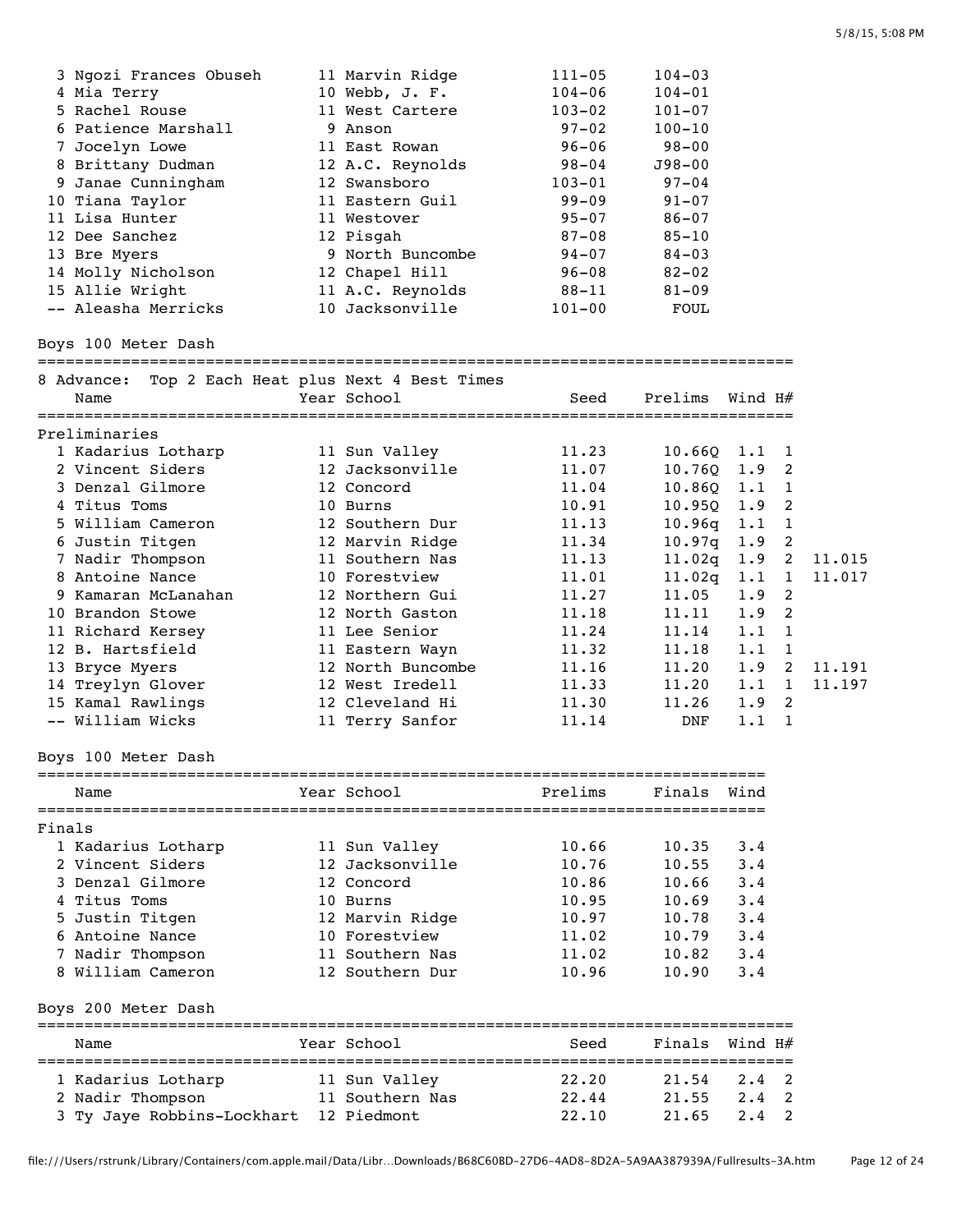| 4 Vincent Siders    | 12 Jacksonville | 22.46 | 21.67 | $2.4 \quad 2$ |                |
|---------------------|-----------------|-------|-------|---------------|----------------|
| 5 Richard Kersey    | 11 Lee Senior   | 22.47 | 21.69 | $2.4 \quad 2$ |                |
| 6 Denzal Gilmore    | 12 Concord      | 22.18 | 21.78 | 2.4           | - 2            |
| 7 Titus Toms        | 10 Burns        | 22.64 | 21.88 | $2.4 \quad 2$ |                |
| 8 Kamaran McLanahan | 12 Northern Gui | 22.77 | 21.93 | $0.5 \quad 1$ |                |
| 9 Tyler DeLuca      | 12 Cleveland Hi | 23.11 | 22.31 | $0.5 \quad 1$ |                |
| 10 Justin Titgen    | 12 Marvin Ridge | 22.58 | 22.44 | $2.4 \quad 2$ |                |
| 11 Antoine Nance    | 10 Forestview   | 22.69 | 22.48 | $0.5 \quad 1$ |                |
| 12 Jeffery Pearsall | 12 South Point  | 22.89 | 22.49 | $0.5 \quad 1$ |                |
| 13 T.C. Boston      | 12 Freedom      | 22.71 | 22.51 | $0.5 \quad 1$ |                |
| 14 Cameron Freeman  | 12 Western Harn | 23.29 | 22.93 | $0.5 \quad 1$ |                |
| 15 Kendrick Davis   | 12 Southern Lee | 23.21 | 23.05 | 0.5           | $\overline{1}$ |
| 16 Detroy Powell    | 12 Southern Dur | 23.34 | 23.44 | 0.5           |                |

## Boys 400 Meter Dash

| Name                                   | Year School     | Seed  | Finals | H#             |
|----------------------------------------|-----------------|-------|--------|----------------|
| 1 Ty Jaye Robbins-Lockhart 12 Piedmont |                 | 48.60 | 46.72  | 2              |
| 2 Elijah Woods                         | 12 West Cartere | 49.75 | 48.59  | $\mathcal{P}$  |
| 3 Austin Hernandez                     | 12 Concord      | 48.90 | 48.71  | $\mathfrak{D}$ |
| 4 Maurice Mason                        | 12 Morehead     | 49.80 | 49.55  | $\mathcal{P}$  |
| 5 Jaylon Sanders                       | 11 West Rowan   | 50.85 | 49.66  | 1              |
| 6 Aaron Evans                          | 11 Marvin Ridge | 50.07 | 49.93  | $\mathcal{P}$  |
| 7 LeDante Berry                        | 12 Northeast Gu | 50.25 | 50.05  | $\mathfrak{D}$ |
| 8 Harrison Young                       | 11 Chapel Hill  | 50.63 | 50.47  | $\mathbf{1}$   |
| 9 Brian Fernandez                      | 12 Pisgah       | 50.21 | 50.77  | 2              |
| 10 Jason Dudley                        | 12 West Cartere | 49.60 | 51.19  | $\mathfrak{D}$ |
| 11 Tyreke Mills                        | 10 Northern Nas | 50.47 | 51.49  |                |
| 12 Hunter Reid                         | 11 Patton       | 51.24 | 51.52  |                |
| 13 Malik Chambers                      | 12 Ashbrook     | 51.98 | 53.77  |                |

Boys 800 Meter Run

| Name                                                                                                 | Year School                                                                | Seed                | Finals  |
|------------------------------------------------------------------------------------------------------|----------------------------------------------------------------------------|---------------------|---------|
| 1 Tanis Baldwin 12 East Henderson 1:58.07 1:52.11<br>55.667 (55.667) 1:52.102 (56.435)               |                                                                            |                     |         |
| 2 Connor Peeples<br>nor Peeples 11 Cardinal Gib 1:58.10 1:53.04<br>55.631 (55.631) 1:53.032 (57.401) |                                                                            |                     |         |
| 12 Hibriten<br>3 Will Rice<br>57.061 (57.061) 1:56.015 (58.955)                                      |                                                                            | $1:59.42$ $1:56.02$ |         |
| 4 Tristan Cochran                                                                                    | 12 Northwood<br>55.900 (55.900) 1:56.218 (1:00.319)                        | $1:59.24$ $1:56.22$ |         |
| 5 Walter Brown<br>55.932 (55.932) 1:56.737 (1:00.805)                                                | 11 Southern Gui                                                            | $1:59.19$ $1:56.74$ |         |
| 6 Matt Mehring                                                                                       | 12 Williams, Wa 1:58.83 1:56.88<br>$56.480$ (56.480) $1:56.879$ (1:00.400) |                     |         |
| 7 Will Harris<br>57.858 (57.858) 1:57.558 (59.700)                                                   | 12 Cardinal Gib 1:59.15 1:57.56                                            |                     |         |
| 8 Kirk Swilley                                                                                       | $12$ Northwest Ca $2:01.19$                                                |                     | 1:58.67 |
| 9 Conor Honeycutt                                                                                    | 57.317 (57.317) 1:58.666 (1:01.350)<br>12 East Rowan                       | 1:56.01             | 1:59.91 |
| 10 Austin Payeur                                                                                     | 55.221 (55.221) 1:59.906 (1:04.686)<br>12 Marvin Ridge                     | $1:59.87$ $2:00.54$ |         |
| 11 Noah Shore                                                                                        | 57.927 (57.927) 2:00.532 (1:02.606)<br>11 Asheville                        | $2:01.56$ $2:02.03$ |         |
| 12 Darius Futrell                                                                                    | 58.318 (58.318) 2:02.022 (1:03.704)<br>11 Richlands                        | $1:57.92$ $2:02.28$ |         |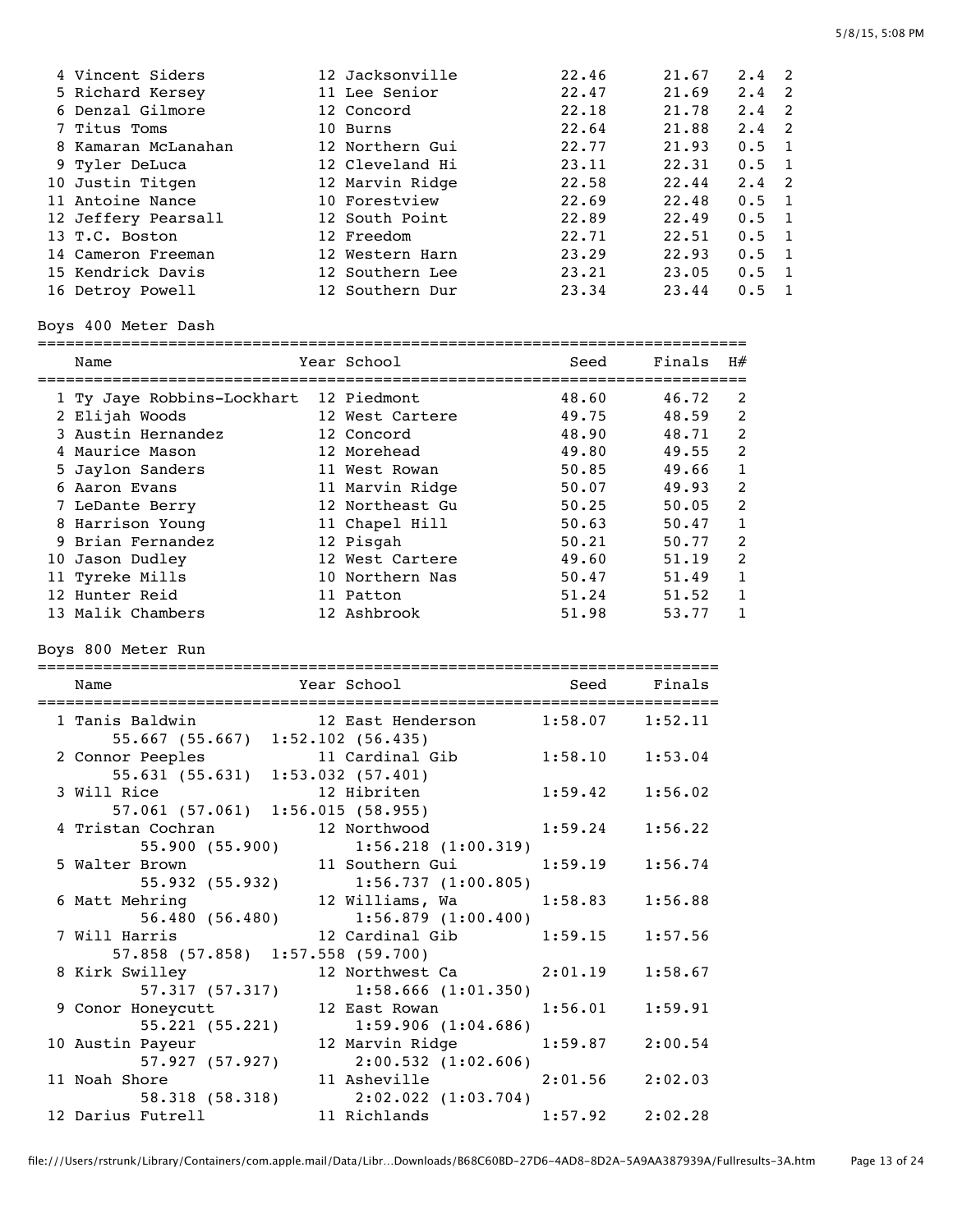13 Rj Russell 56.936 (56.936) 14 Terry Young 58.818 (58.818) 15 Jermaine Jones 58.363 (58.363) -- Austin Blumenberg 55.567 (55.567)

| 55.105(55.105)  | 2:02.275(1:07.170) |         |         |
|-----------------|--------------------|---------|---------|
| sell            | 11 Richlands       | 1:58.81 | 2:02.38 |
| 56.936(56.936)  | 2:02.375(1:05.439) |         |         |
| ounq!           | 11 Asheville       | 2:02.48 | 2:02.56 |
| 58.818 (58.818) | 2:02.555(1:03.737) |         |         |
| le Jones        | 12 Northern Nas    | 1:59.77 | 2:03.15 |
| 58.363(58.363)  | 2:03.146(1:04.783) |         |         |
| Blumenberg      | 12 Cleveland Hi    | 1:59.84 | DNF     |
|                 |                    |         |         |

Boys 1600 Meter Run

========================================================================= Name The Year School Seed Finals ========================================================================= 12 East Henderson 4:16.77 4:17.10 1:04.650 (1:04.650) 2:11.593 (1:06.944) 3:16.378 (1:04.786) 4:17.093 (1:00.715) 2 Alex Cornwell 11 Hickory Ridg 4:23.90 4:20.10 1:04.712 (1:04.712) 2:11.703 (1:06.992) 3:16.851 (1:05.148) 4:20.099 (1:03.248) 3 Mitchell Resor 11 Weddington H  $4:24.90$   $4:20.99$ <br>1:04.818 (1:04.818) 2:11.727 (1:06.909) 3:16.481 (1 1:04.818 (1:04.818) 2:11.727 (1:06.909) 3:16.481 (1:04.754) 4:20.985 (1:04.504) 4 Reagan Fedowitz 11 Union Pines 4:31.87 4:25.89 1:01.706 (1:01.706) 2:11.386 (1:09.680) 3:18.609 (1:07.224) 4:25.888 (1:07.279) 5 Patrick Myers 10 Corinth Hold 4:31.14 4:26.34 1:05.032 (1:05.032) 2:12.951 (1:07.919) 3:21.873 (1:08.923) 4:26.332 (1:04.459) 6 Noah Shore 11 Asheville 4:30.32 4:27.65 1:06.029 (1:06.029) 2:13.820 (1:07.791) 3:21.619 (1:07.799) 4:27.645 (1:06.027) 7 Sam Grelck 10 Cardinal Gib 4:30.96 4:27.92 1:05.073 (1:05.073) 2:12.898 (1:07.825) 3:22.088 (1:09.190) 4:27.911 (1:05.824) 8 Jacob Gonzalez 10 South Johnst 4:27.45 4:28.77 1:05.800 (1:05.800) 2:13.182 (1:07.383) 3:22.520 (1:09.339) 4:28.769 (1:06.249) 9 Christian Tippette 12 Northern Nas 4:32.52 4:28.86 1:05.310 (1:05.310) 2:12.238 (1:06.929) 3:18.494 (1:06.257) 4:28.856 (1:10.362) 10 Hunter Gilbert 11 Western Alam 4:27.88 4:31.28 1:05.067 (1:05.067) 2:12.774 (1:07.708) 3:21.920 (1:09.146) 4:31.279 (1:09.359) 11 Alex Hazan 11 Weddington H 4:33.20 4:33.38 1:05.678 (1:05.678) 2:14.369 (1:08.691) 3:23.991 (1:09.623) 4:33.375 (1:09.384) 12 Davis Turner 9 Asheville 4:34.44 4:34.59 1:05.508 (1:05.508) 2:13.319 (1:07.811) 3:23.181 (1:09.862) 4:34.586 (1:11.405) 13 Eduardo Andrade 12 East Gaston 4:31.85 4:37.09 1:05.288 (1:05.288) 2:13.497 (1:08.209) 3:24.182 (1:10.686) 4:37.087 (1:12.905) 14 Drew Roeber 12 Chapel Hill 4:34.46 4:39.34 1:05.929 (1:05.929) 2:14.068 (1:08.139) 3:24.109 (1:10.041) 4:39.333 (1:15.224) -- Zachary Marchinko 11 Carson, Jess 4:26.50 DNF -- Gable Dershem 10 Cleveland Hi 4:30.52 DNF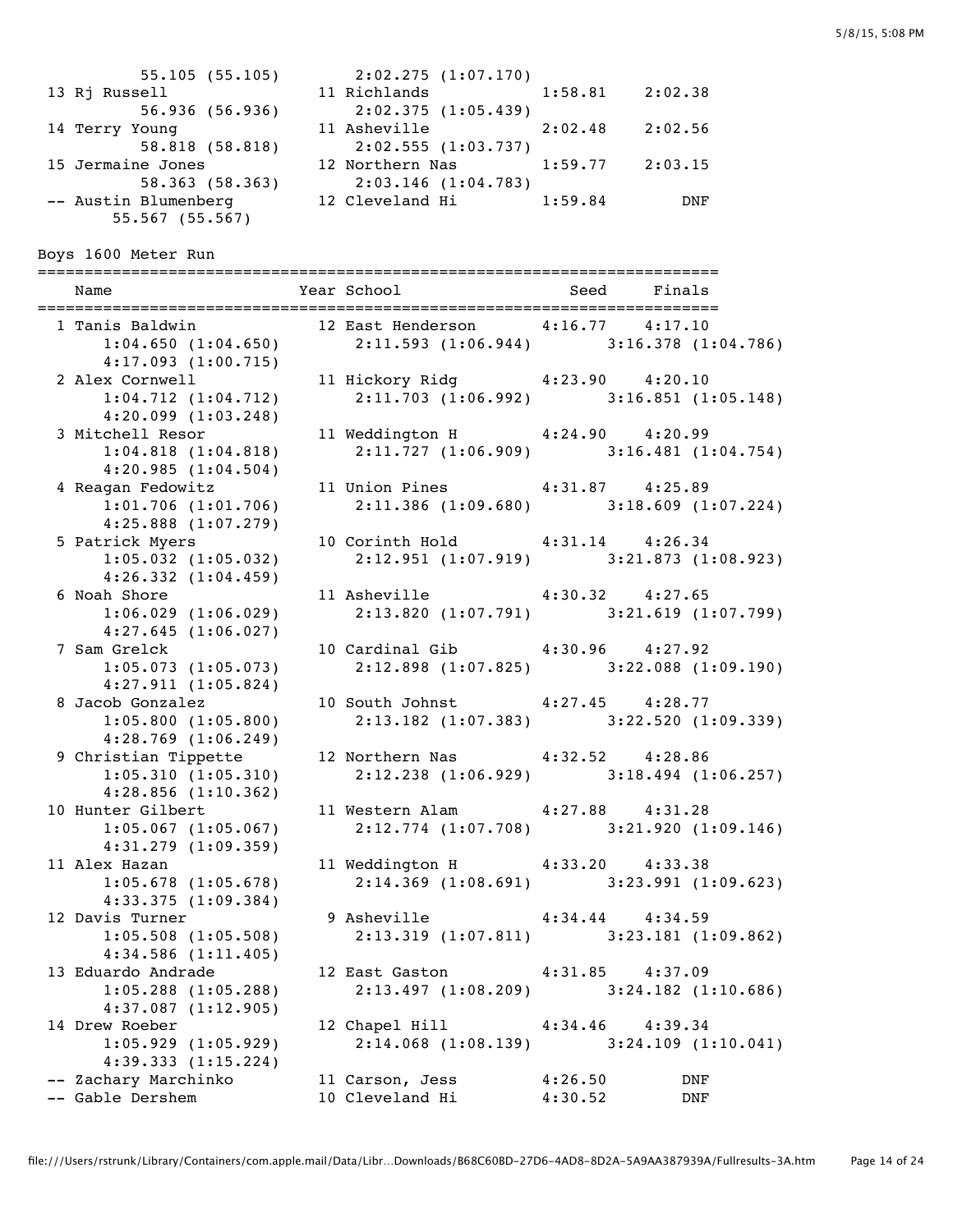Boys 3200 Meter Run

| ==========                                  |                                                                                                                                                                                      |                    |                     |
|---------------------------------------------|--------------------------------------------------------------------------------------------------------------------------------------------------------------------------------------|--------------------|---------------------|
| Name                                        | Year School and Seed Finals                                                                                                                                                          |                    |                     |
|                                             |                                                                                                                                                                                      |                    |                     |
| 1 Matthew Conner<br>$1:18.186$ $(1:18.186)$ | 11 Weddington H 9:40.22 9:37.82<br>$2:31.\overline{373}$ (1:13.188) $3:43.132$ (1:11.759)                                                                                            |                    |                     |
| 4:56.412(1:13.281)                          | $6:10.105$ $(1:13.693)$ $7:23.804$ $(1:13.700)$                                                                                                                                      |                    |                     |
| 8:36.810 (1:13.007) 9:37.812 (1:01.002)     |                                                                                                                                                                                      |                    |                     |
| 2 Zachary Marchinko                         | 11 Carson, Jess 9:42.58 9:41.18                                                                                                                                                      |                    |                     |
| $1:18.386$ $(1:18.386)$                     | $2:31.178$ (1:12.793) $3:42.955$ (1:11.777)                                                                                                                                          |                    |                     |
| $4:56.261$ $(1:13.306)$                     | 6:09.890 $(1:13.630)$ 7:23.773 $(1:13.883)$                                                                                                                                          |                    |                     |
| 8:36.799(1:13.027)                          | 9:41.174(1:04.376)                                                                                                                                                                   |                    |                     |
| 3 Gable Dershem                             | 10 Cleveland Hi 10:13.75 9:41.67                                                                                                                                                     |                    |                     |
| $1:18.094$ $(1:18.094)$                     |                                                                                                                                                                                      |                    |                     |
| 4:56.694(1:12.893)                          | $\begin{array}{llll} 2:31.603 & (1:13.510) & & 3:43.801 & (1:12.198) \\ 6:10.252 & (1:13.558) & & 7:24.101 & (1:13.850) \end{array}$                                                 |                    |                     |
| 8:36.950(1:12.850)                          | 9:41.667(1:04.717)                                                                                                                                                                   |                    |                     |
| 4 Connor Lane                               | 10 Cardinal Gib 9:42.61 9:47.50                                                                                                                                                      |                    |                     |
| 1:17.998(1:17.998)                          | $2:31.186$ (1:13.188) $3:43.068$ (1:11.882)                                                                                                                                          |                    |                     |
| 4:56.138(1:13.071)                          | $6:09.905(1:13.767)$ $7:23.988(1:14.083)$                                                                                                                                            |                    |                     |
| 8:37.388 (1:13.401)                         | 9:47.500(1:10.112)                                                                                                                                                                   |                    |                     |
| 5 David Melville                            | 9 Northern Gui 9:46.93 9:54.51                                                                                                                                                       |                    |                     |
| 1:18.791(1:18.791)                          | $2:31.576$ (1:12.786) $3:44.434$ (1:12.858)                                                                                                                                          |                    |                     |
| $4:57.296$ $(1:12.862)$                     | $6:11.428$ (1:14.133) $7:27.160$ (1:15.732)                                                                                                                                          |                    |                     |
| $8:43.656$ $(1:16.497)$                     | 9:54.508(1:10.852)                                                                                                                                                                   |                    |                     |
| 6 David Edwards                             | 12 Cardinal Gib 9:51.21 9:55.07                                                                                                                                                      |                    |                     |
| 1:18.198(1:18.198)                          | 2:31.006 (1:12.808) 3:43.356 (1:12.351)<br>6:10.921 (1:14.338) 7:26.701 (1:15.781)                                                                                                   |                    |                     |
| 4:56.583(1:13.227)                          |                                                                                                                                                                                      |                    |                     |
| 8:43.333(1:16.633)                          | 9:55.070(1:11.737)                                                                                                                                                                   |                    |                     |
| 7 Jt Klimek                                 | 12 Cardinal Gib 9:47.24 10:06.07                                                                                                                                                     |                    |                     |
| 1:19.045(1:19.045)                          | $2:31.661$ (1:12.616) $3:44.181$ (1:12.521)                                                                                                                                          |                    |                     |
| 4:58.414(1:14.233)                          | $6:15.827(1:17.413)$ $7:34.086(1:18.260)$                                                                                                                                            |                    |                     |
| 8:52.240(1:18.154)                          | $10:06.069$ $(1:13.830)$                                                                                                                                                             |                    |                     |
| 8 Alex Cornwell                             | 11 Hickory Ridg 9:52.65 10:08.49                                                                                                                                                     |                    |                     |
| $1:18.496$ $(1:18.496)$                     | $2:31.336$ $(1:12.841)$ $3:42.839$ $(1:11.504)$                                                                                                                                      |                    |                     |
| $4:57.004$ $(1:14.166)$                     | $6:14.727$ $(1:17.723)$ $7:36.660$ $(1:21.934)$                                                                                                                                      |                    |                     |
| $8:58.557$ (1:21.897) 10:08.482 (1:09.926)  | 12 Northern Nas 10:06.34 10:10.49                                                                                                                                                    |                    |                     |
| 9 Christian Tippette<br>1:18.899(1:18.899)  |                                                                                                                                                                                      |                    |                     |
| $4:59.502$ $(1:14.342)$                     | $2:31.792$ (1:12.893) $3:45.160$ (1:13.368)<br>$6:16.859$ (1:17.358)<br>10.10 188 11:12 10:10 10:10 188 11:12 10:10 10:10 10:10 10:10 10:10 10:10 10:10 10:10 10:10 10:10 10:10 10:1 |                    |                     |
| 8:58.123(1:20.148)                          | 10:10.488(1:12.366)                                                                                                                                                                  |                    |                     |
| 10 Ryan Hobbs                               | 12 Weddington H                                                                                                                                                                      | $9:58.84$ 10:11.10 |                     |
| $1:18.969$ $(1:18.969)$                     | $2:31.922$ (1:12.953) $3:44.675$ (1:12.753)                                                                                                                                          |                    |                     |
| 4:58.798(1:14.123)                          | 6:16.080(1:17.283)                                                                                                                                                                   |                    | 7:34.809 (1:18.729) |
| $8:56.462$ $(1:21.654)$                     | 10:11.091(1:14.629)                                                                                                                                                                  |                    |                     |
| 11 Paul Soule                               | 11 North Buncombe                                                                                                                                                                    | 10:20.46           | 10:12.74            |
| 1:18.587(1:18.587)                          | $2:31.771$ (1:13.185) $3:44.505$ (1:12.735)                                                                                                                                          |                    |                     |
| 4:58.872(1:14.367)                          | $6:16.554$ (1:17.683) 7:37.026 (1:20.473)                                                                                                                                            |                    |                     |
| 8:57.378 (1:20.353)                         | 10:12.731(1:15.353)                                                                                                                                                                  |                    |                     |
| 12 Landon Maxwell                           | 9 East Gaston                                                                                                                                                                        | 10:16.88           | 10:27.53            |
| 1:18.412(1:18.412)                          | 2:31.915(1:13.503)                                                                                                                                                                   |                    | 3:44.939(1:13.025)  |
| 4:59.600(1:14.662)                          | $6:18.054$ $(1:18.454)$                                                                                                                                                              |                    | 7:42.034 (1:23.981) |
| 9:05.125(1:23.091)                          | 10:27.523(1:22.399)                                                                                                                                                                  |                    |                     |
| -- Wyatt Dershem                            | 10 Cleveland Hi                                                                                                                                                                      | 10:07.01           | <b>DNF</b>          |
| 1:19.468(1:19.468)                          | $2:36.062$ $(1:16.594)$                                                                                                                                                              |                    |                     |
| -- Tanis Baldwin                            | 12 East Henderson 10:08.39                                                                                                                                                           |                    | DNF                 |
| 1:19.803(1:19.803)                          |                                                                                                                                                                                      |                    |                     |
|                                             |                                                                                                                                                                                      |                    |                     |
| Boys 110 Meter Hurdles                      |                                                                                                                                                                                      |                    |                     |

=================================================================================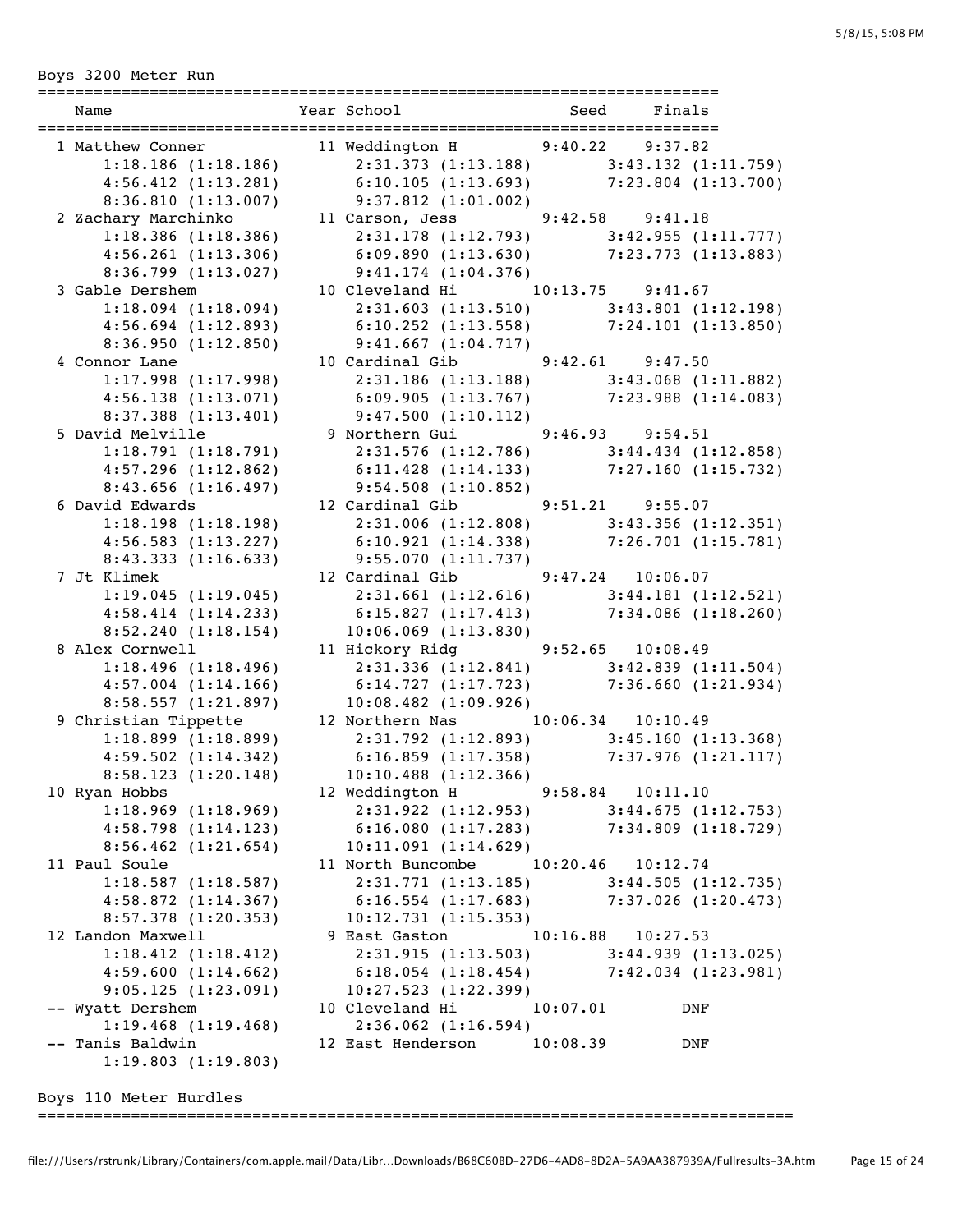| 8 Advance:<br>Name                 | Top 2 Each Heat plus Next 4 Best Times<br>Year School | Seed    | Prelims                        | Wind H#    |                |        |
|------------------------------------|-------------------------------------------------------|---------|--------------------------------|------------|----------------|--------|
|                                    |                                                       |         |                                |            |                |        |
| Preliminaries                      | 12 East Gaston                                        | 14.59   |                                |            | 2              |        |
| 1 Corey Thompson<br>2 Andrew Spear | 12 West Cartere                                       | 14.95   | 14.75Q<br>14.96Q               | 0.5<br>0.8 | 1              |        |
| 3 Christian Ceccato                | 12 Fred T. Foard                                      | 15.10   | 14.98Q                         | 0.5        | 2              |        |
| 4 Juwan Houston                    | 11 West Rowan                                         | 15.35   | 15.17Q                         | 0.8        | $\overline{1}$ |        |
| 5 Brandon Smith                    | 12 Douglas Byrd                                       | 15.26   | 15.15q                         | 0.5        | 2              |        |
| 6 Austin House                     | 12 Crest                                              | 15.15   | 15.34q                         | 0.5        | 2              |        |
| 7 Earl Green                       | 11 Southern Gui                                       | 15.33   | 15.37q                         | 0.5        | 2              | 15.362 |
| 8 Keshon McFadden                  | 12 Forestview                                         | 14.60   | 15.37q                         | 0.8        | $\mathbf{1}$   | 15.363 |
| 9 Monte Mitchell                   | 11 Orange                                             | 15.20   | 15.74                          | 0.8        | 1              |        |
| 10 Jonathan Romero                 | 11 Rocky Mount                                        | 15.82   | 15.75                          | 0.5        | 2              |        |
| 11 Spencer Clark                   | 12 Jacksonville                                       | 15.67   | 15.81                          | 0.5        | 2              |        |
| 12 Trayvance Crisp                 | 12 Eastern Alam                                       | 15.98   | 15.86                          | 0.8        | 1              |        |
| 13 Taylor Matheny                  | 12 Marvin Ridge                                       | 15.24   | 15.87                          | 0.8        | 1              |        |
| 14 Jonathan Hall                   | 11 Cedar Ridge                                        | 16.14   | 16.18                          | 0.8        | $\mathbf{1}$   |        |
| -- Tristian Shaver                 | 12 Ledford                                            | 15.68   | DNF                            | 0.5        | 2              |        |
| -- De'Ajuwan Perry                 | 12 Rocky Mount                                        | 15.38   | DNF                            | 0.8        | <sup>1</sup>   |        |
|                                    |                                                       |         |                                |            |                |        |
| Boys 110 Meter Hurdles             |                                                       |         |                                |            |                |        |
| Name                               | Year School                                           | Prelims | Finals Wind                    |            |                |        |
|                                    |                                                       |         |                                |            |                |        |
| Finals                             |                                                       |         |                                |            |                |        |
| 1 Corey Thompson                   | 12 East Gaston                                        | 14.75   | 14.49                          | 0.5        |                |        |
| 2 Christian Ceccato                | 12 Fred T. Foard                                      | 14.98   | 14.51                          | 0.5        |                |        |
| 3 Juwan Houston                    | 11 West Rowan                                         | 15.17   | 14.65                          | 0.5        |                |        |
| 4 Keshon McFadden                  | 12 Forestview                                         | 15.37   | 14.79                          | 0.5        |                |        |
| 5 Andrew Spear                     | 12 West Cartere                                       | 14.96   | 14.87                          | 0.5        |                |        |
| 6 Brandon Smith                    | 12 Douglas Byrd                                       | 15.15   | 14.92                          | 0.5        |                |        |
| 7 Austin House                     | 12 Crest                                              | 15.34   | 15.01                          | 0.5        |                |        |
| 8 Earl Green                       | 11 Southern Gui                                       | 15.37   | 16.07                          | 0.5        |                |        |
| Boys 300 Meter Hurdles             |                                                       |         |                                |            |                |        |
| Name                               | Year School                                           | Seed    | Finals                         | H#         |                |        |
| 1 Corey Thompson                   | 12 East Gaston                                        | 39.27   | 38.03                          | 2          |                |        |
| 2 Brandon Smith                    | 12 Douglas Byrd                                       | 39.82   | 38.34                          | 2          |                |        |
| 3 Andrew Spear                     | 12 West Cartere                                       | 39.61   | 39.25                          | 2          |                |        |
| 4 Kevin Gaillard                   | 12 West Rowan                                         | 40.69   | 39.71                          | 2          |                |        |
| 5 Delante Sykes                    | 10 Ashbrook                                           | 40.94   | 39.83                          | 1          |                |        |
| 6 Earl Green                       | 11 Southern Gui                                       | 41.61   | 40.13                          | 1          |                |        |
| 7 Keshon McFadden                  | 12 Forestview                                         | 39.90   | 40.24                          | 2          |                |        |
| 8 Malcolm Smith                    | 11 Triton                                             | 41.16   | 40.65                          | 1          |                |        |
| 9 Quan'ye Jordan                   | 12 Statesville                                        | 41.62   | 40.78                          | 1          |                |        |
| 10 Jacobi Lloyd                    | 10 Jacksonville                                       | 41.26   | 40.83                          | 1          |                |        |
| 11 Devon Ashley                    | 12 North Henderon                                     | 40.85   | 40.87                          | 2          |                |        |
| 12 De'Ajuwan Perry                 | 12 Rocky Mount                                        | 40.63   | 41.20                          | 2          |                |        |
| 13 Kalin Moore                     | 11 Terry Sanfor                                       | 40.74   | 41.27                          | 2          |                |        |
| 14 Taylor Matheny                  | 12 Marvin Ridge                                       | 41.15   | 42.67                          | 1          |                |        |
| 15 Cameron Locust                  | 11 Southern Lee                                       | 41.94   | 42.72                          | 1          |                |        |
| Boys 4x100 Meter Relay             |                                                       |         |                                |            |                |        |
|                                    |                                                       |         |                                |            |                |        |
| School<br>------=============      |                                                       | Seed    | Finals<br>==================== | H#         |                |        |
|                                    |                                                       |         |                                |            |                |        |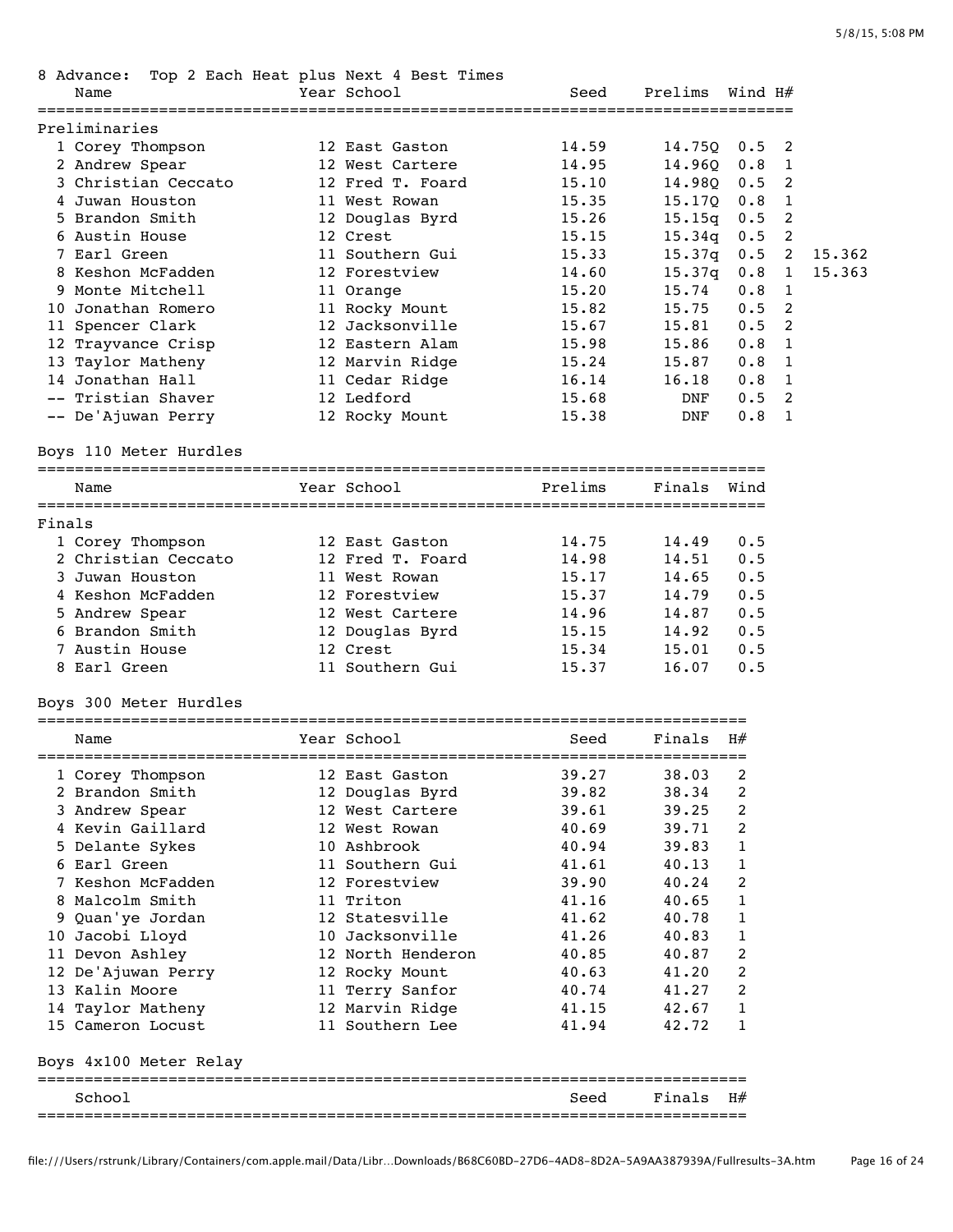1 Sun Valley 'A' 42.82 42.01 2 1) Albert Funderburke 12 2) Isaiah Hicklin 12 3) Fabrice Funderburke 11 4) Kadarius Lotharp 11 2 Jacksonville 'A' 43.00 42.38 2 1) Spencer Clark 12 2) Jaicari Boone 10 3) Rashaed Whittington 8 4) Vincent Siders 12 3 Asheville 'A' 42.53 42.40 2 1) Satorrius Uddyback 11 2) Noah Tyson 12 3) David Perez 12 4) Nate Tyson 12 4 West Iredell 'A' 42.96 42.96 2 1) Preston Harrison 12 2) Jywan Summers 12 3) Aj Summers 12 4) Treylyn Glover 12 5 White Oak 'A' 43.26 43.02 2 1) Mario Fields 12 2) Bobby Smith 12 3) Elijah Harris 12 4) Malik Collins 12 6 Terry Sanford 'A' 43.86 43.04 1 1) Kalin Moore 11 2) Lorenz Clark 11 3) William Wicks 11 4) Jakwon Higgins 12 7 South Iredell 'A' 43.30 43.33 2 1) Daquan Campbell 11 2) TyQwon Blackwell 12 3) Keandre Morrison 11 4) Tavion Saddler 12 8 Cleveland High School 'A' 43.63 43.36 2 1) Kamal Rawlings 12 1) Kamal Rawlings 12 (2) Greg Tyler 12<br>3) Tyler DeLuca 12 (4) DaQuan Goodwin 12 9 Forestview 'A' 43.74 43.62 1 1) Howard Burris 12 2) Davious Byrd 12 3) Marquez Gray 11 4) Antoine Nance 10 10 West Rowan 'A' 43.67 43.92 1 1) Juwan Houston 11 2) Tajai Stout 12 3) Kevin Gaillard 12 4) Javon Quarles 10 11 Union Pines 'A' 44.17 43.95 1<br>1 1) Joseph Poole 12 2) Damerius Hampton 12 1) Joseph Poole 12 2) Damerius Hampton 12 3) Andrew Roberts 10 (4) Brian Hackett 10 12 South Point 'A' 43.94 44.43 1 1) JaQuan Brooks 12 2) Donovan Stowe 10<br>3) Charleston Odom 12 2 11 Infferent Persenti 3) Charleston Odom 12 4) Jeffery Pearsall 12 13 North Henderson 'A' 44.24 44.57 1 44.569 1) Darien Pachacos 10 2) Ivan Ranke 12 3) Miquel Lammons 10 4) Trevor Craft 11 14 Southern Durham 'A' 42.96 44.57 2 44.570 1) Myron Frazier 10 2) Jordon Brown 11 3) Jeremy Griffis 12 4) William Cameron 12 15 Corinth Holders 'A' 44.10 44.82 1 1) Sadavion Dixon 11 2) Howard Watson 11 3) Jimmy Ferrell 10 4) Khaelin Oneal 11 -- Western Alamance 'A' 43.93 DNF 1 1) Jy'Ahre Porter 12<br>3) Caleb Francis 12 1) Jy'Ahre Porter 12 (2) Nate Clapp 9<br>3) Caleb Francis 12 (4) Patrick Dumornay 11 Boys 4x400 Meter Relay ============================================================================ School School Seed Finals H# ============================================================================ 1 West Carteret 'A' 3:23.46 3:19.39 2 1) Jason Dudley 12 2) Rowe Schumann 12 3) Andrew Spear 12 12 12 12 12 12 13 13 14 13 14 14 15 16 17 18 18 19 19 10 11 12 1:41.220 (1:41.220) 2:30.762 (49.542) 3:19.386 (48.625) 2 Marvin Ridge 'A' 3:25.76 3:21.98 2 1) Jordan Braswell 12 2) Justin Titgen 12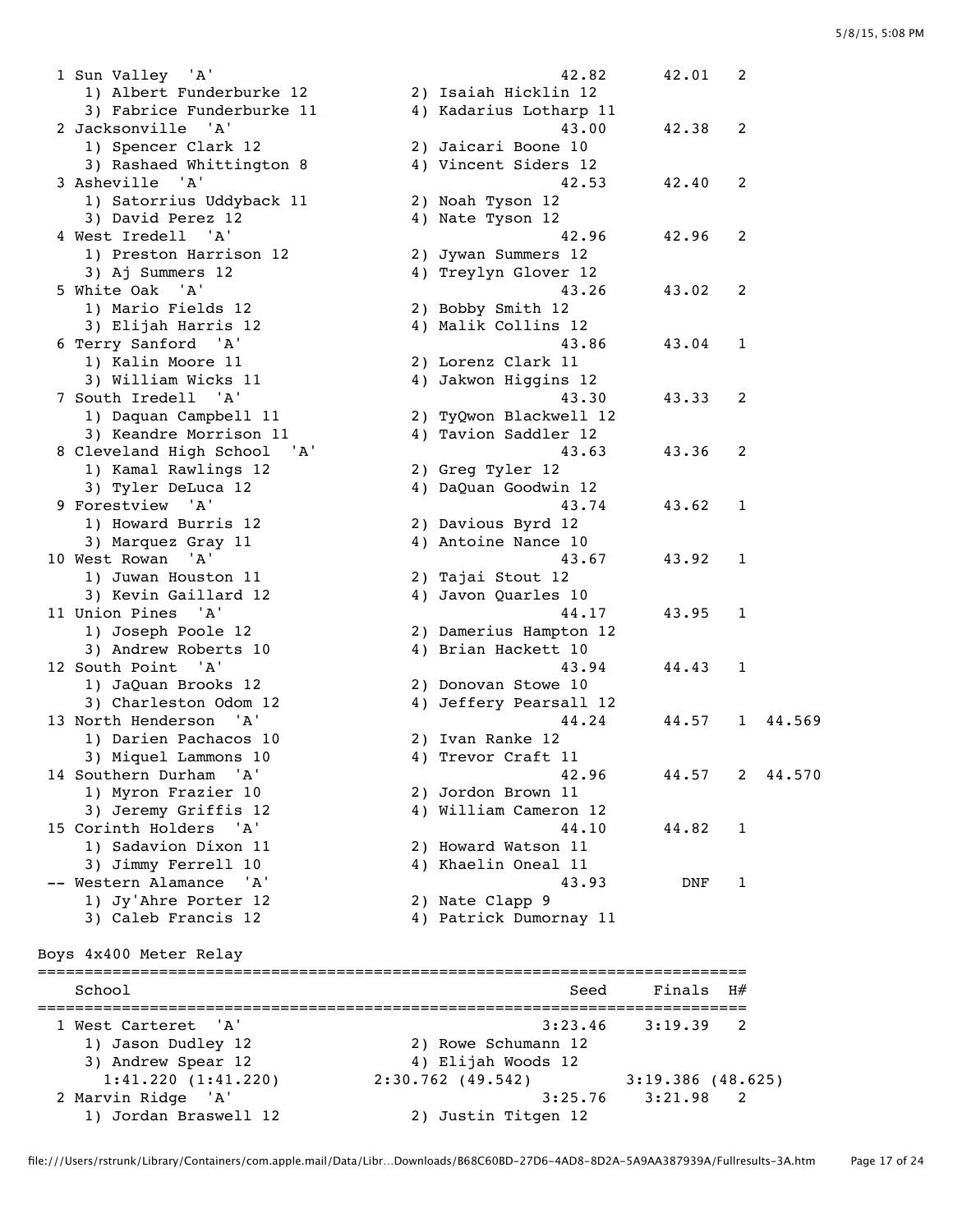3) Jake Blizzard 12 (1:42.435) 4) Aaron Evans 11<br>1:42.435 (1:42.435) 2:32.961 (50.527) 1) Lawson Lamm 11 2) Noah Pipes 11 3) Tyler DeLuca 12 4) Austin Blumenberg 12 1) Kevon Whitehead 11 2) Mavren Crawford 12 3) De'Ajuwan Perry 12 4) Kameron Douglas 12 1) Mason Isgrig 11 2) Trenton Bullman 12 3) Blake Matthews 10 4) Bryce Myers 12 1) Keith Miller 11 2) Kevon Pascoe 11<br>3) Darius Futrell 11 4) Rj Russell 11 3) Darius Futrell 11 12 12 4) Rj Russell 11 1) Patrick Thomas 11 2) Damien Purcell 12 3) Muhammed Clemmons 12 4) Tyree McFalling 11 1) Victor Corrales 11 2) Nathan Kelley 12 3) Jadakiss Jumper 11  $\hskip1cm \hskip1cm 4$ ) Maurice Mason 12 1) David Perez 12 2) Terry Young 11 3) Noah Tyson 12 19 12 12 12 13 13 14 13 14 13 14 14 14 14 14 14 14 14 14 14 14 14 15 16 16 17 18 18 18 18 18 1 1) Kendric Ivey 10 2) Lamont Scott 12 3) Peyton Boles 11 4) Garrett Nickelson 11 1) Josh Little 12 2) Willie Mccree 12 3) Conor Honeycutt 12 (4) Devaniel Dale 11 3) Stephen Parson 10 4) Jesse Alston 12 1) Drew Roeber 12 2) Max Blackburn 11<br>3) Daniel Kleissler 11 4) Harrison Young 11<br>1:46.305 (1:46.305) 2:40.406 (54.102) 3) Daniel Kleissler 11 4) Harrison Young 11 1) Wesley Culbertson 11 2) Preston Owens 10 3) Josh Glynn 11 4) Drew Winn 11 1) Rodi Feldeit 11 2) Denzal Gilmore 12 3) Gabe Stainback 10 4) Austin Hernandez 12 1) JaQuan Brooks 12 2) Diontrea King 11

 $1:42.435$  (1:42.435) 2:32.961 (50.527) 3:21.976 (49.015) 3 Cleveland High School 'A' 3:29.31 3:23.48 1 1:43.272 (1:43.272) 2:33.058 (49.787) 3:23.480 (50.422) 4 Rocky Mount 'A' 3:27.46 3:23.58 2 1:42.768 (1:42.768) 2:34.138 (51.370) 3:23.574 (49.437) 5 North Buncombe 'A' 3:29.57 3:25.00 1 1:45.093 (1:45.093) 2:34.827 (49.735) 3:24.991 (50.165) 6 Richlands 'A' 3:26.90 3:25.58 2 1:45.073 (1:45.073) 2:36.014 (50.941) 3:25.573 (49.560) 7 Rockingham County 'A' 3:28.92 3:26.11 2 1:46.114 (1:46.114) 2:36.309 (50.195) 3:26.103 (49.795) 8 Morehead 'A' 3:31.43 3:26.37 1 1:46.149 (1:46.149) 2:37.979 (51.831) 3:26.361 (48.382) 9 Asheville 'A' 3:32.74 3:27.00 1 1:43.097 (1:43.097) 2:34.793 (51.697) 3:26.999 (52.206) 10 Cuthbertson High School 'A' 3:27.92 3:27.68 2 1:44.609 (1:44.609) 2:37.672 (53.063) 3:27.678 (50.006) 11 East Rowan 'A' 3:27.53 3:28.58 2 1:45.747 (1:45.747) 2:38.847 (53.101) 3:28.573 (49.726) 12 Eastern Alamance 'A' 3:31.06 3:31.66 1 1) Dylan Wood 11 2) Malcolm Summers 12 1:48.057 (1:48.057) 2:40.725 (52.668) 3:31.654 (50.930) 13 Chapel Hill 'A' 3:31.59 3:31.82 1 1:46.305 (1:46.305) 2:40.406 (54.102) 3:31.813 (51.407) 14 East Henderson 'A' 3:35.89 3:33.33 1 1:47.142 (1:47.142) 2:41.271 (54.129) 3:33.328 (52.057) 15 Concord 'A' 3:27.22 3:34.91 2 1:50.119 (1:50.119) 2:44.969 (54.850) 3:34.909 (49.941) 16 South Point 'A' 3:38.15 3:56.32 1 3) Charleston Odom 12 4) Jeffery Pearsall 12 1:59.636 (1:59.636) 3:02.216 (1:02.581) 3:56.318 (54.102)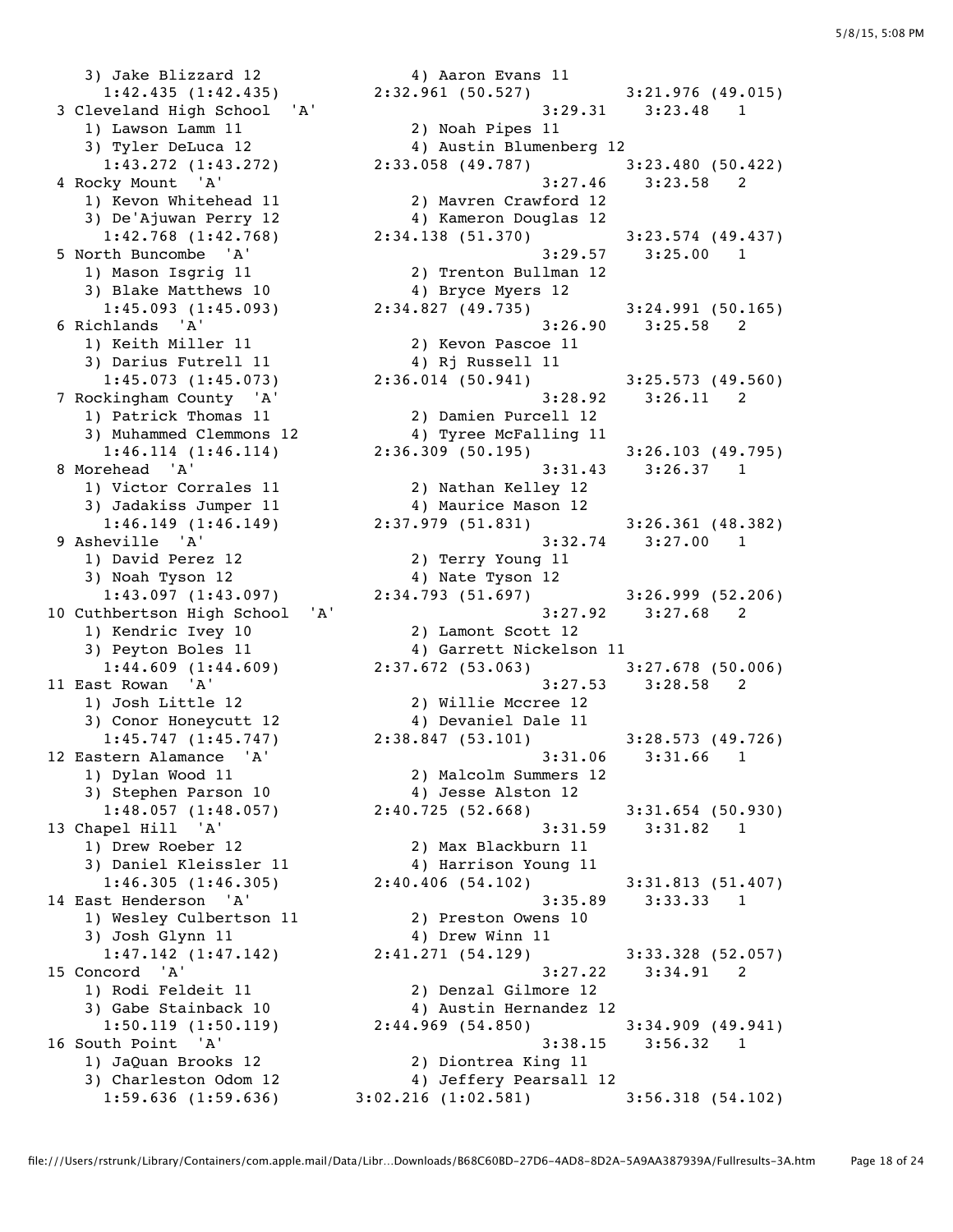Boys 4x800 Meter Relay ========================================================================= School Seed Finals ========================================================================= 1 Cardinal Gibbons 'A' 8:09.85 7:56.09 1) David Edwards 12 2) Jt Klimek 12 3) Will Harris 12 4) Connor Peeples 11 2:01.272 (2:01.272) 4:03.391 (2:02.120) 6:01.804 (1:58.413) 7:56.090 (1:54.286) 2 Weddington High School 'A' 8:09.11 7:57.64 1) Alex Hazan 11 2) Ryan Hobbs 12 3) Matthew Conner 11 4) Mitchell Resor 11 2:02.455 (2:02.455) 4:05.735 (2:03.280) 6:02.203 (1:56.468) 7:57.637 (1:55.435) 3 West Carteret 'A' 8:08.21 8:01.81 1) Elijah Woods 12 2) Rowe Schumann 12 3) Michael Carr 12 4) Daniel KaChenChai 12 3) Michael Carr 12 (2:00.075)<br>2:00.075 (2:00.075) 4:01.238 (2:01.163) 6:02.209 (2:00.972) 8:01.802 (1:59.593) 4 Chapel Hill 'A' 8:13.20 8:02.38 1) Jonathan Timothy 10 2) Max Blackburn 11 3) Drew Roeber 12 4) Daniel Kleissler 11 2:00.704 (2:00.704) 4:02.037 (2:01.333) 6:02.783 (2:00.747) 8:02.378 (1:59.596) 5 Marvin Ridge 'A' 8:13.75 8:07.21 1) Jake Blizzard 12 2) Daniel Ferguson 12 3) Mack Despard 10  $\hphantom{\text{2.65}$  4) Austin Payeur 12 1:58.319 (1:58.319) 4:01.625 (2:03.306) 6:07.331 (2:05.706) 8:07.204 (1:59.873) 6 Swansboro 'A' 8:12.09 8:12.83 1) Liam Anderson 9 2) Jared Wollenschlager 11<br>3) Ricky Kidwell 9 4) Pier Dick 12<br>2:01.735 (2:01.735) 3) Ricky Kidwell 9 4) Pier Dick 12 2:01.735 (2:01.735) 4:07.711 (2:05.976) 6:12.539 (2:04.829) 8:12.829 (2:00.291) 7 Terry Sanford 'A' 8:15.89 8:16.11 1) Devon Pratt 10 2) McKinney Brooks 10<br>3) Devon Williams 10 4) Luis Remigio 12 3) Devon Williams 10 4) Luis Remigio 12 2:01.943 (2:01.943) 4:05.920 (2:03.978) 6:15.418 (2:09.498) 8:16.103 (2:00.685) 8 Northern Guilford 'A' 8:11.40 8:18.57 1) Michael Klopp 12 2) Sam Nash 11<br>3) Shaian Lashani 12 4) Riley Smith 3) Shaian Lashani 12 4) Riley Smith 11 2:04.992 (2:04.992) 4:10.756 (2:05.764) 6:15.586 (2:04.831) 8:18.566 (2:02.980) 9 Northwest Cabarrus 'A' 8:12.66 8:22.20 0:12.06<br>1) Ethan Bemis 10 2) Austin Gregory 12<br>3) Coloman Bessex 11 3) Coleman Beaver 11 4) Kirk Swilley 12<br>2:03.533 (2:03.533) 4:11.842 (2:08.310) 2:03.533 (2:03.533) 4:11.842 (2:08.310) 6:17.677 (2:05.836) 8:22.199 (2:04.523) 10 Richlands 'A' 8:02.03 8:24.13<br>1) Kevon Pascoe 11 2) Keith Miller 11<br>3) Rj Russell 11 4) Darius Futrell 11 1) Kevon Pascoe 11 2) Keith Miller 11 3) Rj Russell 11 4) Darius Futrell 11 1:59.827 (1:59.827) 4:23.460 (2:23.634) 6:24.033 (2:00.573) 8:24.128 (2:00.096) 11 West Rowan 'A' 8:23.21 8:27.29 1) Andrew Burgess 9 2) Jordan Bostian 12 3) Cameron Butler 10 4) Michael Anton 11 2:06.533 (2:06.533) 4:13.075 (2:06.542) 6:19.831 (2:06.756) 8:27.290 (2:07.460)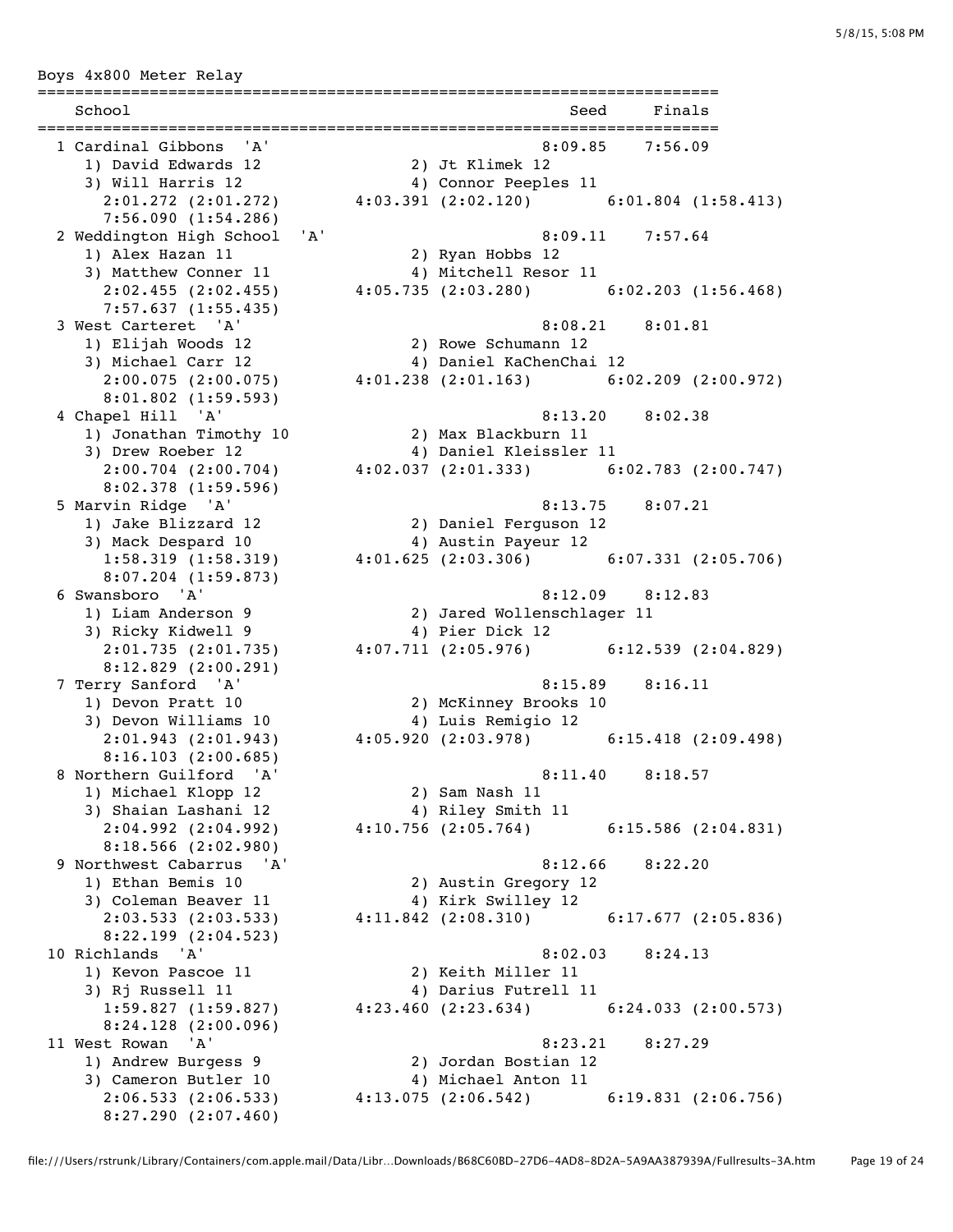12 North Buncombe 'A' 8:38.50 8:28.06 1) Tal Dor-el 10 2) Logan Anderson 11 3) David Pulse 10 4) Frankie Frasure 12 2:04.104 (2:04.104) 4:10.118 (2:06.015) 6:20.572 (2:10.454) 8:28.056 (2:07.485) 13 Cleveland High School 'A' 8:11.52 8:34.97 1) Gable Dershem 10 2) Wyatt Dershem 10 3) Lawson Lamm 11 4) Austin Blumenberg 12 2:03.329 (2:03.329) 4:09.236 (2:05.907) 6:09.727 (2:00.492) 8:34.970 (2:25.244) 14 A.C. Reynolds 'A' 8:41.47 8:44.27 1) Patrick Johnston 11 2) Zeke Trezise 10 3) Jake Erickson 11  $\hskip1cm \hskip1cm 4$ ) Brian Kennedy 11 2:08.238 (2:08.238) 4:20.512 (2:12.274) 6:35.144 (2:14.633) 8:44.269 (2:09.126) 15 Fred T. Foard 'A' 8:41.63 8:47.49 1) Broderick Bauguess 12 2) Anthony Gibbs 12 3) Trey Bliss 12 4) Nathaniel Meade 12 2:08.046 (2:08.046) 4:24.373 (2:16.327) 6:35.888 (2:11.515) 8:47.483 (2:11.595) -- Asheville 'A' 8:29.51 DQ Impeded Athlete 1) Davis Turner 9 2) Terry Young 11 3) Elijah Cartier 12  $\hskip1cm$  4) Noah Shore 11 2:03.769 (2:03.769) 4:07.498 (2:03.730) 6:09.765 (2:02.267) 8:09.811 (2:00.047)

Boys High Jump

========================================================================= Name The Year School Seed Finals ========================================================================= 1 Christopher Garrick 12 Marvin Ridge 6-09.00 6-08.00 2 Blake Matthews 10 North Buncombe 6-02.00 6-06.00 3 Albert Nyamayaro 11 Chapel Hill 6-04.00 6-04.00 4 Lavon Hill 12 South Rowan 6-00.00 J6-04.00 5 Kyran Bowman 11 Havelock 6-04.00 6-02.00 6 Armond Shaw 12 Lee Senior 6-02.00 J6-02.00 7 Richard Wilsey 12 Swansboro 6-04.00 J6-02.00 8 Dylan Wood 11 Eastern Alam 6-00.00 6-00.00 9 Evan Westra 9 Patton 6-00.00 J6-00.00 10 Jeremy Phillips 12 Fike High Sc 6-04.00 J6-00.00 11 Malcolm Wade 10 Nash Central 6-00.00 J6-00.00 12 Xzavier Robinson 12 Ashbrook 6-00.00 J6-00.00 13 Damerius Hampton 12 Union Pines 6-00.00 5-10.00 14 Kaleb Lowry 12 Freedom 6-00.00 J5-10.00 15 Jerod Walls 12 Central Davi 5-11.00 J5-10.00 -- Jordan Braswell 12 Marvin Ridge 6-00.00 NH

Boys Pole Vault

| Name               | Year School       | Seed         | Finals        |
|--------------------|-------------------|--------------|---------------|
| 1 Ian West         | 12 Fike High Sc   | $14 - 06.00$ | $16 - 00.00$  |
| 2 Bailey Frederick | 11 Marvin Ridge   | $13 - 06.00$ | $15 - 06.00$  |
| 3 Tristian Shaver  | 12 Ledford        | $15 - 00.00$ | $15 - 00.00$  |
| 4 Marshall Shank   | 12 East Rowan     | $14 - 06.00$ | $J15 - 00.00$ |
| 5 Carter Clasper   | 11 Marvin Ridge   | $13 - 06.00$ | $14 - 00.00$  |
| 6 Bryce Myers      | 12 North Buncombe | $13 - 06.00$ | $J14 - 00.00$ |
| 7 Josh Glynn       | 11 East Henderson | $13 - 00.00$ | $13 - 00.00$  |
| 8 Ben Finger       | 9 North Gaston    | $12 - 06.00$ | $12 - 06.00$  |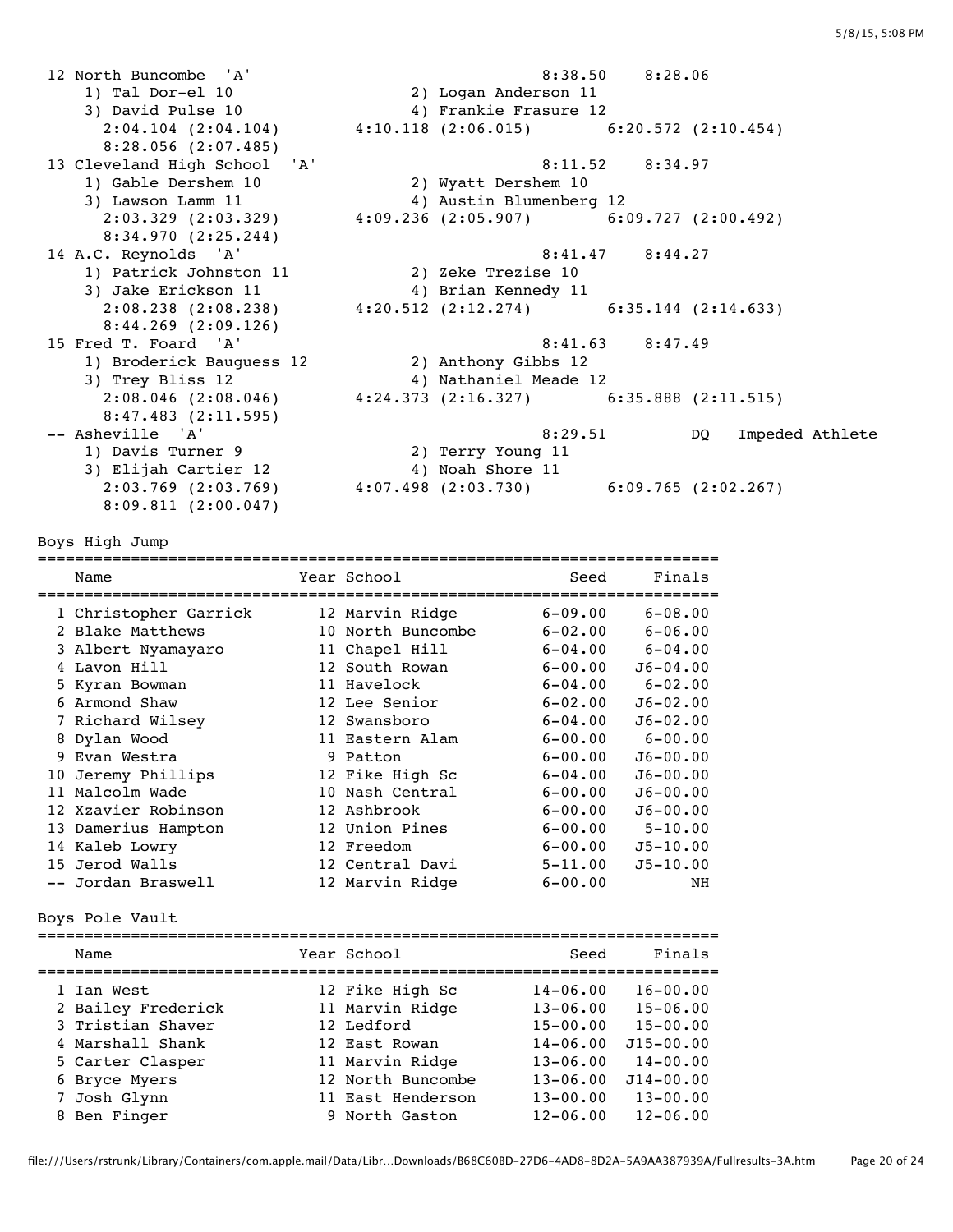| 9 Grant Sullivan   | 11 Corinth Hold   | $12 - 00.00$ | J12-06.00     |
|--------------------|-------------------|--------------|---------------|
| 10 Dillon Kopec    | 11 Chapel Hill    | $12 - 06.00$ | $12 - 00.00$  |
| 11 Allen Frye      | 11 South Brunsw   | $12 - 06.00$ | $J12 - 00.00$ |
| 12 Josh Beheler    | 12 Kings Mountain | $11 - 06.00$ | $11 - 06.00$  |
| 13 Jack Maynard    | 11 Northwood      | $12 - 00.00$ | $11 - 00.00$  |
| 14 Simon A. Lee    | 12 Chapel Hill    | $11 - 00.00$ | $J11 - 00.00$ |
| 15 Brett Parks     | 9 White Oak       | $13 - 00.00$ | $10 - 06.00$  |
| -- Daniel Margolis | 12 Chapel Hill    | $12 - 00.00$ | NH            |

Boys Long Jump

|    | Name                | Year School     | Seed<br>====================================== | Finals       | Wind   |
|----|---------------------|-----------------|------------------------------------------------|--------------|--------|
|    | 1 Julian Gaines     | 12 Marvin Ridge | $21 - 05.00$                                   | $22 - 02.00$ | 0.2    |
|    | 2 T.C. Boston       | 12 Freedom      | $22 - 02.25$                                   | $21 - 06.50$ | $-2.0$ |
|    | 3 Damerius Hampton  | 12 Union Pines  | $21 - 03.00$                                   | $21 - 03.50$ | $-2.0$ |
|    | 4 Noah Tyson        | 12 Asheville    | $21 - 07.25$                                   | $21 - 01.25$ | $-1.0$ |
|    | 5 Chris McKoy       | 12 Cedar Ridge  | $21 - 10.75$                                   | $20 - 10.25$ | $-1.0$ |
|    | 6 Romello Hamilton  | 12 Eastern Wayn | $21 - 05.75$                                   | $20 - 09.75$ | $+0.0$ |
| 7  | Ta Norman           | 12 Richlands    | $20 - 09.25$                                   | $20 - 08.50$ | $-1.0$ |
|    | 8 Nate Tyson        | 12 Asheville    | $21 - 02.25$                                   | $20 - 06.50$ | $+0.0$ |
| 9. | Cameron Freeman     | 12 Western Harn | $20 - 07.50$                                   | $20 - 04.75$ | $-1.0$ |
| 10 | Imoh Udoh           | 12 Northwood    | $21 - 10.25$                                   | $20 - 04.50$ | $+0.0$ |
| 11 | Donovan Stowe       | 10 South Point  | $21 - 02.25$                                   | $20 - 04.25$ | $-2.0$ |
|    | 12 Jermiah Hedrick  | 11 Southern Gui | $20 - 04.50$                                   | $19 - 11.00$ | $-1.0$ |
|    | 13 Issaac Wilkerson | 12 Westover     | $20 - 08.00$                                   | $19 - 10.75$ | $+0.0$ |
|    | 14 Timo Togafau     | 12 Havelock     | $20 - 08.00$                                   | $19 - 07.75$ | $-1.0$ |
|    | 15 Marquise Dukes   | 11 North Iredel | $20 - 06.00$                                   | $19 - 07.00$ | $-2.0$ |
|    | 16 Wayne Robertson  | 11 Asheboro     | $20 - 07.50$                                   | $17 - 11.75$ | $-2.0$ |

Boys Triple Jump

|     | Name                               | Year School       | Seed         | Finals       | Wind   |
|-----|------------------------------------|-------------------|--------------|--------------|--------|
|     | ==================<br>1 Noah Tyson | 12 Asheville      | $45 - 08.00$ | $46 - 08.00$ | 0.1    |
|     | 2 Jaquay Mitchell                  | 11 Southern Nas   | $43 - 10.00$ | $45 - 07.00$ | 0.1    |
|     | 3 Christopher Garrick              | 12 Marvin Ridge   | $45 - 03.00$ | $45 - 01.00$ | $-1.0$ |
|     | Daron Harris                       | 12 Southern Nas   | $43 - 05.75$ | $44 - 03.50$ | $-3.0$ |
|     | 5 Damerius Hampton                 | 12 Union Pines    | $43 - 04.00$ | $43 - 06.25$ | $-1.0$ |
|     | 6 Tavion Saddler                   | 12 South Iredel   | $45 - 00.50$ | $43 - 05.25$ | NWI    |
| 7   | Julian Gaines                      | 12 Marvin Ridge   | $44 - 01.00$ | $43 - 03.00$ | $-1.0$ |
|     | 8 Mike Ward                        | 10 Fike High Sc   | $43 - 00.25$ | $42 - 09.00$ | $+0.0$ |
|     | 9 Devanie Cunningham               | 12 A.C. Reynolds  | $42 - 03.75$ | $41 - 02.75$ | $-1.0$ |
| 1 O | Jamin Glenn                        | 10 Hickory Ridg   | $42 - 11.00$ | $41 - 01.25$ | $-1.0$ |
| 11  | Armond Shaw                        | 12 Lee Senior     | $41 - 03.00$ | $41 - 00.50$ | $-2.0$ |
|     | 12 John Nguyen                     | 12 Lee Senior     | $42 - 10.00$ | $40 - 10.00$ | $-1.0$ |
|     | 13 Satorrius Uddyback              | 11 Asheville      | $41 - 01.50$ | $40 - 07.50$ | $+0.0$ |
|     | 14 Xavier Gause                    | 11 West Brunswi   | $42 - 06.25$ | $40 - 05.50$ | $-1.0$ |
|     | 15 Nick Lyons                      | 11 East Henderson | $41 - 04.25$ | $40 - 03.00$ | $-1.0$ |
|     | 16 Jamar Davis                     | 9 Orange          | $40 - 05.00$ | $39 - 02.25$ | $-2.0$ |

Boys Shot Put

| Name                 |  | Year School     | Seed         | Finals       |  |  |  |  |
|----------------------|--|-----------------|--------------|--------------|--|--|--|--|
|                      |  |                 |              |              |  |  |  |  |
| 1 Tyson Fortenberry  |  | 11 Ashbrook     | $52 - 04.00$ | $52 - 04.50$ |  |  |  |  |
| 2 Zachary Farmer     |  | 11 Hunt High Sc | $50 - 06.00$ | $51 - 11.00$ |  |  |  |  |
| 3 Luther Satterfield |  | 10 Webb, J. F.  | $42 - 07.00$ | $47 - 07.00$ |  |  |  |  |
| 4 Greg Sloan         |  | 11 Northeast Gu | $49 - 01.50$ | $47 - 06.00$ |  |  |  |  |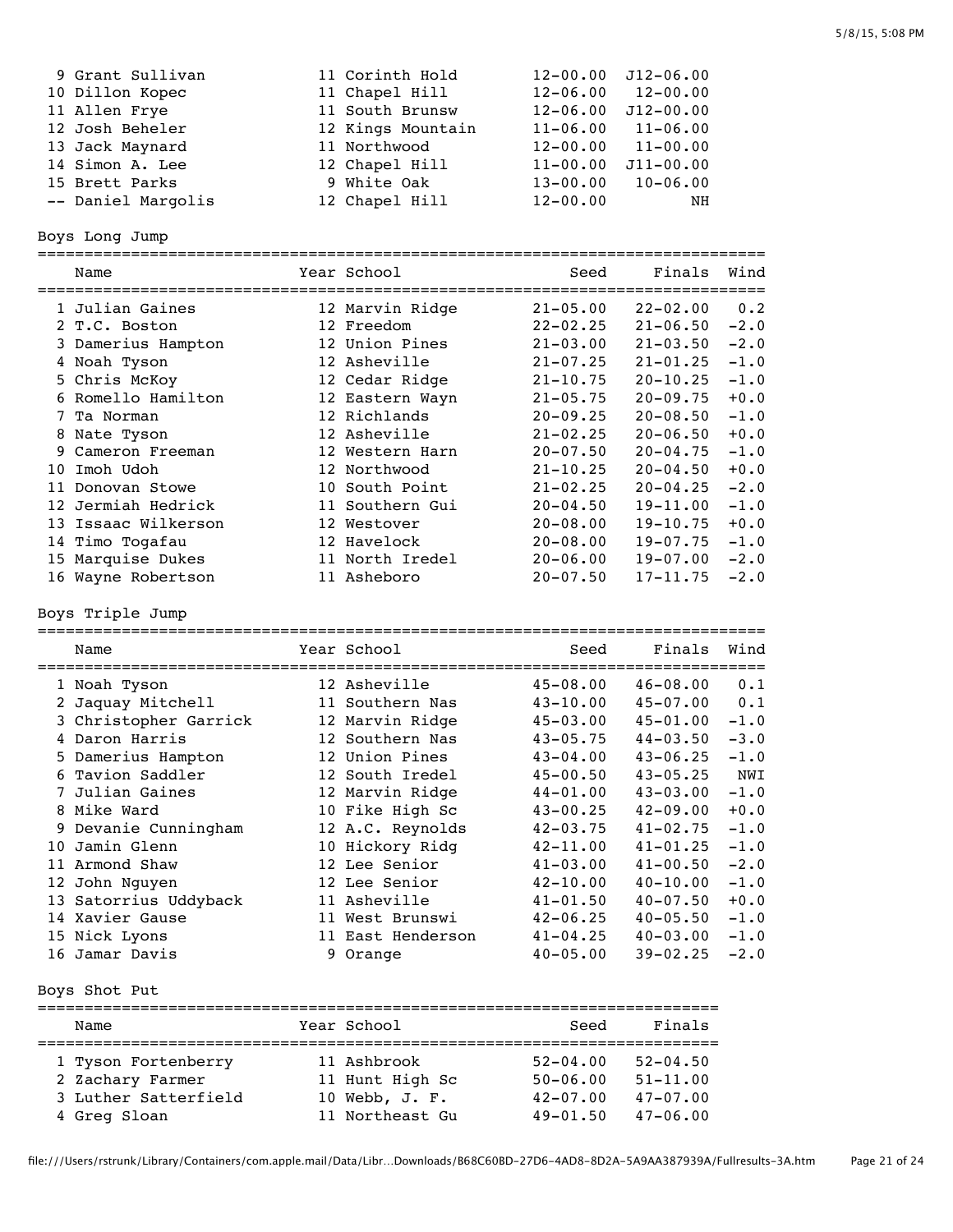| 5 Torrence Williams   | 10 Williams, Wa  | $45 - 00.50$ | $47 - 01.50$ |
|-----------------------|------------------|--------------|--------------|
| 6 Sherrod Greene      | 10 Rocky Mount   | $46 - 03.00$ | $46 - 07.50$ |
| 7 Tyler Mason         | 12 Carson, Jess  | $46 - 07.00$ | $46 - 07.00$ |
| 8 Ameed Elqadi        | 12 Marvin Ridge  | $50 - 02.00$ | $45 - 08.50$ |
| 9 Bubba Taylor        | 10 West Cartere  | $46 - 03.00$ | $45 - 06.50$ |
| 10 Christian Whitmore | 12 Fred T. Foard | $45 - 01.25$ | $44 - 11.00$ |
| 11 Xavier Deans       | 12 Northern Nas  | $46 - 11.50$ | $44 - 10.00$ |
| 12 Gerald Majors      | 12 Webb, J. F.   | $44 - 08.75$ | $44 - 06.50$ |
| 13 Aaron Wilkerson    | 10 Southern Gui  | $47 - 03.00$ | $44 - 03.00$ |
| 14 Jon Barrett Lewis  | 10 Hibriten      | $44 - 03.25$ | $44 - 02.00$ |
| 15 Cole Frost         | 12 A.C. Reynolds | $44 - 11.50$ | $42 - 09.50$ |
| 16 D'Mitri Emmanuel   | 10 Marvin Ridge  | $47 - 10.25$ | $39 - 08.00$ |

Boys Discus Throw

========================================================================= Name Tear School Seed Finals =========================================================================

| 1 Tyson Fortenberry    | 11 Ashbrook      | $156 - 04$ | $153 - 02$ |
|------------------------|------------------|------------|------------|
| 2 Zachary Farmer       | 11 Hunt High Sc  | $149 - 08$ | $151 - 00$ |
| 3 Tommy Dawkins        | 11 Cox Mill      | $140 - 08$ | $140 - 04$ |
| 4 Justin Wears         | 11 Havelock      | $137 - 05$ | $138 - 05$ |
| 5 Keenon Vinson        | 11 Sun Valley    | $129 - 01$ | $137 - 11$ |
| 6 Bryer Rogers         | 12 Cleveland Hi  | $133 - 03$ | $136 - 09$ |
| 7 Corbin Moore         | 11 Union Pines   | $124 - 10$ | $132 - 05$ |
| 8 Chris Willis         | 11 Crest         | $128 - 06$ | $132 - 02$ |
| 9 Jeremy Cates         | 11 Cedar Ridge   | $131 - 01$ | $129 - 02$ |
| 10 Tanner English      | 12 A.C. Reynolds | $133 - 05$ | $128 - 04$ |
| 11 Tyquandre Thompson  | 11 South Johnst  | $134 - 03$ | $128 - 00$ |
| 12 Parker McCann       | 11 Ledford       | $127 - 08$ | $127 - 11$ |
| 13 Jecori Owens-Shuler | 12 Chapel Hill   | $134 - 06$ | $125 - 07$ |
| 14 Jon Barrett Lewis   | 10 Hibriten      | $126 - 06$ | $123 - 04$ |
| 15 Tyler Mason         | 12 Carson, Jess  | $133 - 02$ | $122 - 01$ |
| -- Reid Crushaun       | 10 Southern Dur  | $128 - 11$ | FOUL       |

Men 4x200 Meter Relay

| School                    | Seed                   | Finals  | H#             |
|---------------------------|------------------------|---------|----------------|
| 1 Sun Valley 'A'          | 1:29.68                | 1:27.76 | $\mathcal{L}$  |
| 1) Albert Funderburke 12  | 2) Isaiah Hicklin 12   |         |                |
| 3) Fabrice Funderburke 11 | 4) Kadarius Lotharp 11 |         |                |
| 2 Terry Sanford 'A'       | 1:29.74                | 1:28.41 | 2              |
| 1) Kalin Moore 11         | 2) Lorenz Clark 11     |         |                |
| 3) William Wicks 11       | 4) Jakwon Higgins 12   |         |                |
| 3 Forestview 'A'          | 1:30.80                | 1:29.97 | $\mathcal{L}$  |
| 1) Keshon McFadden 12     | 2) Joquan Isbell 11    |         |                |
| 3) Marquez Gray 11        | 4) Antoine Nance 10    |         |                |
| 4 Eastern Wayne 'A'       | 1:31.56                | 1:30.47 | $\overline{2}$ |
| 1) B. Hartsfield 11       | 2) Romello Hamilton 12 |         |                |
| 3) Dayshawn Pridgen 12    | 4) Kamone Best         |         |                |
| 5 Rocky Mount 'A'         | 1:30.30                | 1:30.57 | $\overline{2}$ |
| 1) Kameron Douglas 12     | 2) Kyjuan Farris 12    |         |                |
| 3) Rashawn Harris 12      | 4) Mavren Crawford 12  |         |                |
| 6 Hickory Ridge 'A'       | 1:31.63                | 1:31.21 | $\mathcal{L}$  |
| 1) Kevin Wooten 11        | 2) Palmer Dupree 12    |         |                |
| 3) Jamin Glenn 10         | 4) Jarel Crawford 12   |         |                |
| 7 South Point 'A'         | 1:31.86                | 1:31.25 | 1              |
| 1) JaQuan Brooks 12       | 2) Diontrea King 11    |         |                |
| 3) Charleston Odom 12     | 4) Jeffery Pearsall 12 |         |                |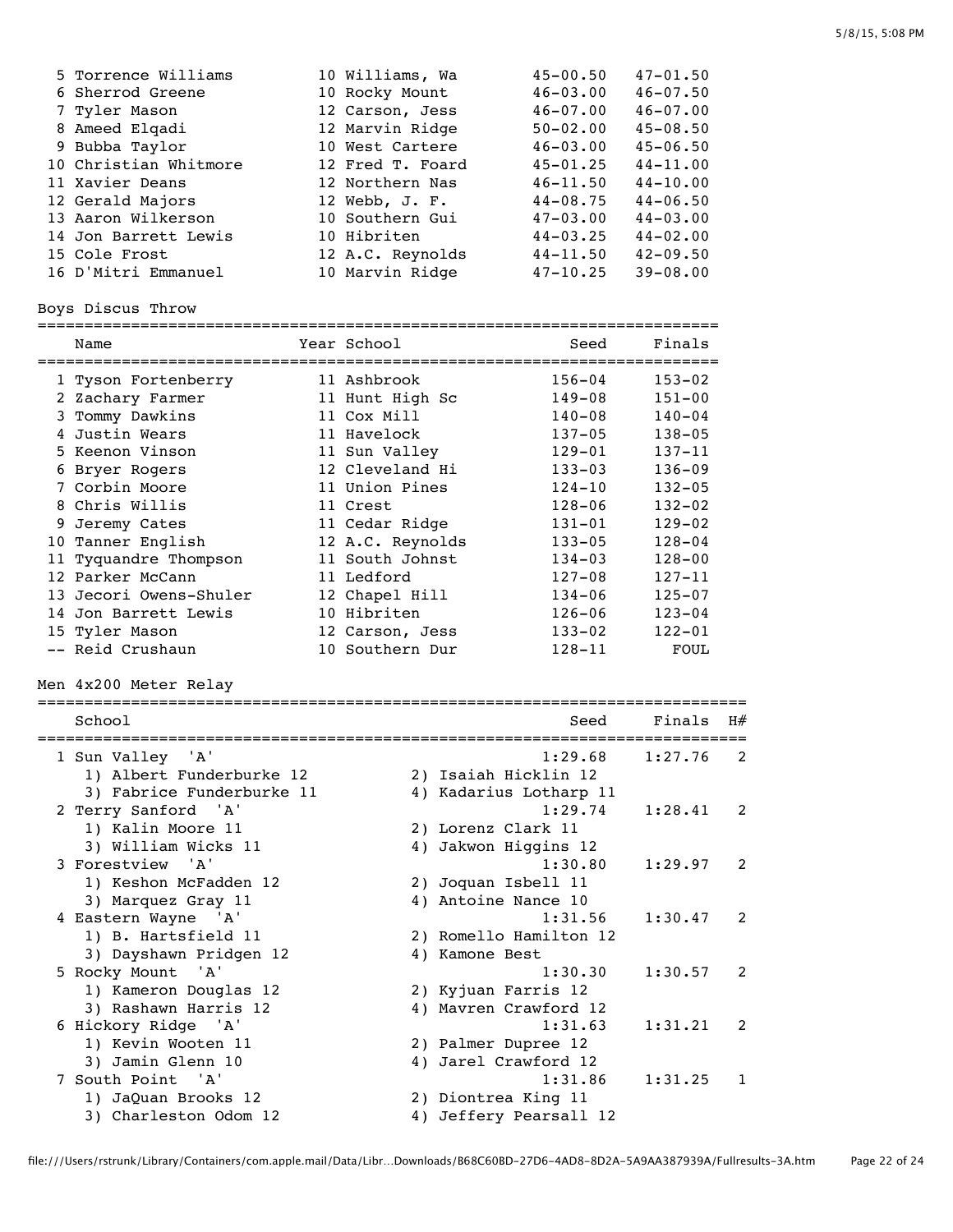| 8 Rockingham County 'A'   | 1:31.97                 | 1:31.36    | - 1                      |                   |
|---------------------------|-------------------------|------------|--------------------------|-------------------|
| 1) Muhammed Clemmons 12   | 2) Tyree McFalling 11   |            |                          |                   |
| 3) Damien Purcell 12      | 4) Jackie Moore 12      |            |                          |                   |
| 9 Corinth Holders 'A'     | 1:32.23                 | 1:31.75    | $\overline{\phantom{1}}$ |                   |
| 1) Josiah Adams 10        | 2) Jimmy Ferrell 10     |            |                          |                   |
| 3) Howard Watson 11       | 4) Sadavion Dixon 11    |            |                          |                   |
| 10 Concord 'A'            | 1:30.18                 | 1:31.90    | - 2                      |                   |
| 1) Austin Hernandez 12    | 2) Rocky Reid 12        |            |                          |                   |
| 3) Jalen Martin 10        | 4) Denzal Gilmore 12    |            |                          |                   |
| 11 Marvin Ridge 'A'       | 1:32.01                 | 1:32.67    | -1                       |                   |
| 1) Justin Bloos           | 2) Dequarius Walker 10  |            |                          |                   |
| 3) Devin Adkins 11        | 4) Aaron Evans 11       |            |                          |                   |
| 12 Fred T. Foard 'A'      | 1:34.02                 | 1:33.78    | 1                        |                   |
| 1) Bailey Martin 12       | 2) Quen Tipps 12        |            |                          |                   |
| 3) Dwight Shade 11        | 4) Christian Ceccato 12 |            |                          |                   |
| -- Northern Guilford 'A'  | 1:30.23                 | <b>DNF</b> | 2                        |                   |
| 1) Malik Mudenda 10       | 2) Max Maynard 11       |            |                          |                   |
| 3) Nick Cormon 12         | 4) Kamaran McLanahan 12 |            |                          |                   |
| -- Northern Nash 'A'      | 1:31.69                 | DNF        | 1                        |                   |
| 1) Tyreke Mills 10        | 2) Decarlo Royster 10   |            |                          |                   |
| 3) Christian Daniels 9    | 4) Mahleke Mills        |            |                          |                   |
| -- Lee Senior 'A'         | 1:31.67                 | DO.        | $\mathbf{1}$             | Exch outside zone |
| 1) Richard Kersey 11      | 2) Armond Shaw 12       |            |                          |                   |
| 3) Christopher Sumpter 10 | 4) Sharief Smith 12     |            |                          |                   |
| -- Ashbrook 'A'           | 1:32.98                 | DO.        | $\mathbf{1}$             | Exch before zone  |
| 1) Ishaun Wright 10       | 2) Josh Wilson 10       |            |                          |                   |
| 3) Eric Green 9           | 4) Ja'Qualin Brown 10   |            |                          |                   |
|                           |                         |            |                          |                   |

## Women - Team Rankings - 19 Events Scored

|                            |       | =======================      |                   |
|----------------------------|-------|------------------------------|-------------------|
| 1) Southern Guilford       | 61    | 2) Marvin Ridge              | 39                |
| 3) Cardinal Gibbons        | 35    | 4) Eastern Guilford High Sch | 32                |
| 5) Chapel Hill             | 28    | 6) A.C. Reynolds             | 27.50             |
| 7) West Carteret           | 26    | 8) Cuthbertson High School   | 24                |
| 9) Williams, Walter M      | 23    | 10) Aycock, Charles B        | 20                |
| 10) Rocky Mount            | 20    | 12) Forestview               | 19                |
| 12) Weddington High School | 19    | 14) Cox Mill                 | 17                |
| 15) Hickory Ridge          | 15    | 16) Corinth Holders          | 13                |
| 17) Jacksonville           | 12.50 | 18) South Iredell            | $12 \overline{ }$ |
| 18) Nash Central           | 12    | 18) Ledford                  | $12 \overline{ }$ |
| 18) Tuscola                | 12    | 22) Asheville                | 10                |
| 22) Hickory                | 10    | 22) Hunt High School         | 10                |
| 22) Eastern Alamance       | 10    | 22) Cedar Ridge              | 10                |
| 22) Northwood              | 10    | 28) Swansboro                | 9                 |
| 28) Anson                  | 9     | 28) West Craven High         | 9                 |
| 31) East Rowan             | 8     | 31) Statesville              | 8                 |
| 31) Western Guilford       | 8     | 31) East Henderson           | 8                 |
| 31) West Rowan             | 8     | 36) Pisgah                   | 7                 |
| 36) Webb, J. F.            | 7     | 36) Cleveland High School    | 7                 |
| 39) Northern Vance         | 6     | 39) Union Pines              | 6                 |
| 39) Havelock               | 6     | 42) North Forsyth            | 5                 |
| 42) South Johnston         | 5     | 42) Eastern Wayne            | 5                 |
| 42) South Rowan            | 5     | 42) Freedom                  | 5                 |
| 42) Concord                | 5     | 48) Terry Sanford            | 4                 |
| 48) White Oak              | 4     | 50) Central Davidson         | 3                 |
| 50) Southern Wayne         | 3     | 50) Southern Nash            | 3                 |
| 50) Northern Nash          | 3     | 54) Northern Guilford        | $\overline{2}$    |
| 54) Ashbrook               | 2     | 56) St. Stephens             | 1                 |
| 56) Piedmont               | 1     | 56) Rockingham County        | 1                 |
|                            |       |                              |                   |